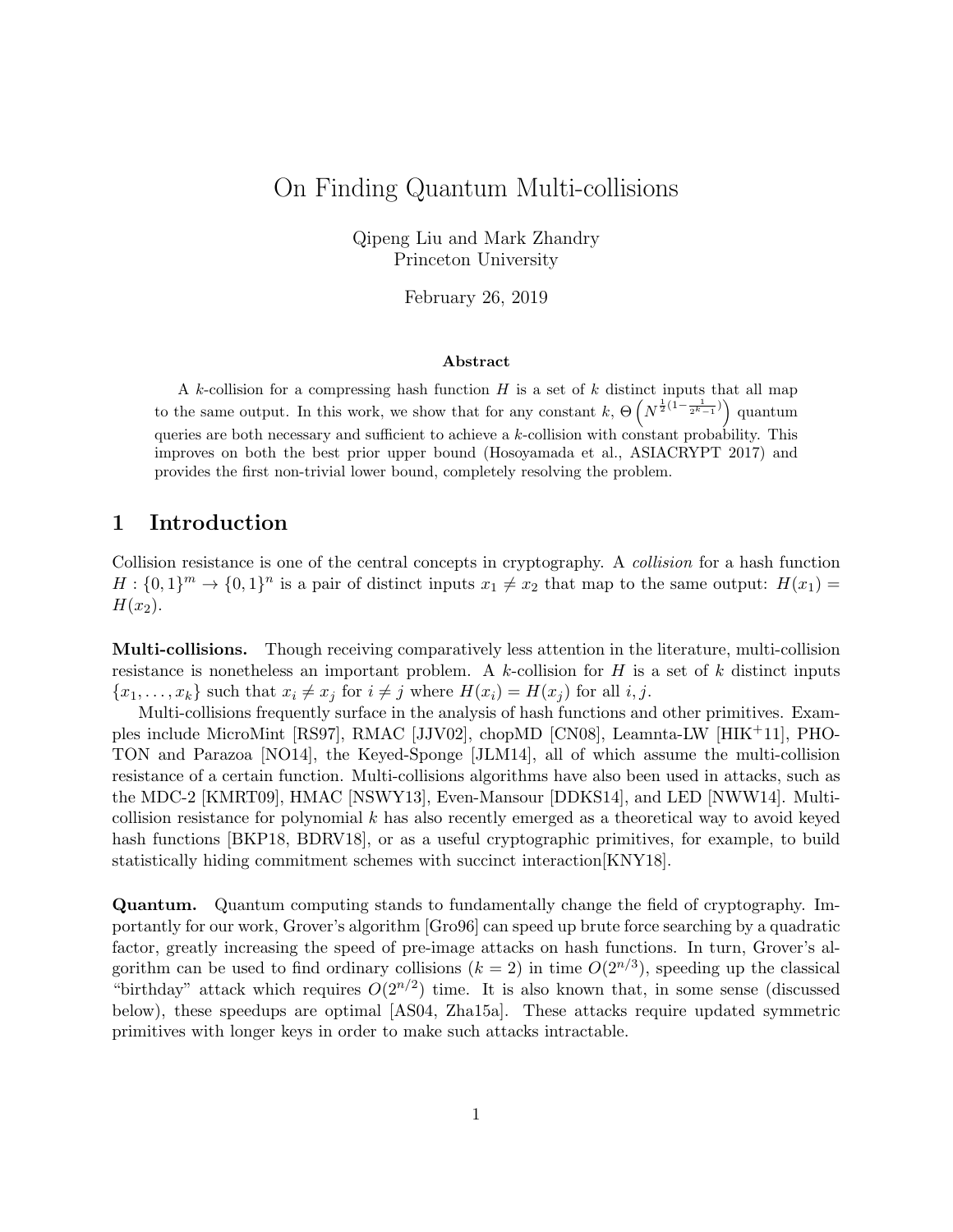|           | Upper Bound (Algorithm)                                                           | Lower Bound                                                                                   |
|-----------|-----------------------------------------------------------------------------------|-----------------------------------------------------------------------------------------------|
| [BHT98]   | $O(2^{m/3})$ for $k = 2$ (2-to-1)                                                 |                                                                                               |
| [AS04]    |                                                                                   | $\Omega(2^{m/3})$ for $k = 2$ (2-to-1)                                                        |
| [Zha15a]  | $O(2^{n/3})$ for $k = 2$ (Random, $m \ge n/2$ )                                   | $\Omega(2^{n/3})$ for $k = 2$ (Random)                                                        |
| [HSX17]   | $\overline{O(2^{\frac{1}{2}(1-\frac{1}{3k-1})n})}$ $(m \geq n + \log k)$          |                                                                                               |
| This Work | $\boxed{O\left(2^{\frac{1}{2}(1-\frac{1}{2^k-1})n}\right)}$ $(m \geq n + \log k)$ | $\left( \Omega \left( 2^{\frac{1}{2}(1-\frac{1}{2^k-1})n} \right) \, \text{(Random)} \right)$ |

Table 1: Quantum query complexity results for k-collisions. k is taken to be a constant, and all Big  $O$  and  $Ω$  notations hide constants that depend on k. In parenthesis are the main restrictions for the lower bounds provided. We note that in the case of 2-to-1 functions,  $m \leq n+1$ , so implicitly these bounds only apply in this regime. In these cases,  $m$  characterizes the query complexity. On the other hand, for random or arbitrary functions,  $n$  is the more appropriate way to measure query complexity. We also note that for arbitrary functions, when  $m \leq n + \log(k-1)$ , it is possible that H contains no k-collisions, so the problem becomes impossible. Hence,  $m \geq n + \log k$  is essentially tight. For random functions, there will be no collisions w.h.p unless  $m \gtrsim (1 - \frac{1}{k})$  $\frac{1}{k}$ )n, so algorithms on random functions must always operate in this regime.

### 1.1 This Work: Quantum Query Complexity of Multi-collision Resistance

In this work, we consider *quantum* multi-collision resistance. Unfortunately, little is known of the difficulty of finding *multi*-collisions for  $k \geq 3$  in the quantum setting. The only prior work on this topic is that of Hosoyamada et al. [HSX17], who give a  $O(2^{4n/9})$  algorithm for 3-collisions, as well as algorithms for general constant k. On the lower bounds side, the  $\Omega(2^{n/3})$  from the  $k=2$  case applies as well for higher  $k$ , and this is all that is known.

We completely resolve this question, giving tight upper and lower bounds for any constant k. In particular, we consider the quantum query complexity of multi-collisions. We will model the hash function  $H$  as a *random oracle*. This means, rather than getting concrete code for a hash function  $H$ , the adversary is given black box access to a function  $H$  chosen uniformly at random from the set of all functions from  $\{0,1\}^m$  into  $\{0,1\}^n$ . Since we are in the quantum setting, black box access means the adversary can make quantum queries to  $H$ . Each query will cost the adversary 1 time step. The adversary's goal is to solve some problem — in our case find a k-collision — with the minimal cost. Our results are summarized in Table 1. Both our upper bounds and lower bounds improve upon the prior work for  $k \geq 3$ ; for example, for  $k = 3$ , we show that the quantum query complexity is  $\Theta(2^{3n/7})$ .

### 1.2 Motivation

Typically, the parameters of a hash function are set to make finding collisions intractable. One particularly important parameter is the output length of the hash function, since the output length in turn affects storage requirements and the efficiency of other parts of a cryptographic protocol.

Certain attacks, called generic attacks, apply regardless of the implementation details of the hash function  $H$ , and simply work by evaluating  $H$  on several inputs. For example, the birthday attack shows that it is possible to find a collision in time approximately  $2^{n/2}$  by a classical computer. Generalizations show that k-collisions can be found in time  $\Theta(2^{(1-1/k)n})^{-1}$ .

<sup>&</sup>lt;sup>1</sup>Here, the Big Theta notation hides a constant that depends on  $k$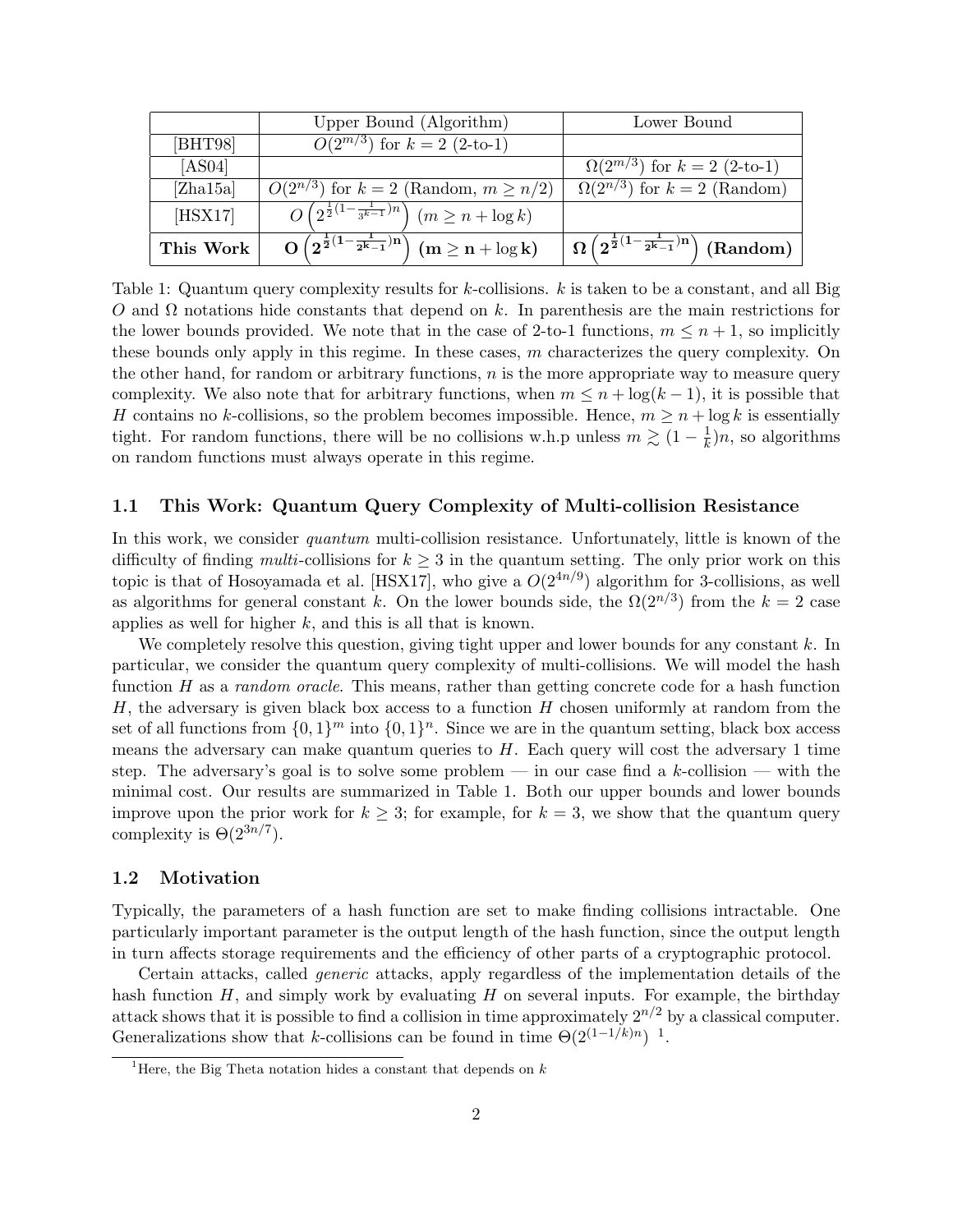These are also known to be optimal among classical generic attacks. This is demonstrated by modeling H as an oracle, and counting the number of queries needed to find  $(k-)$ collisions in an arbitrary hash function  $H$ . In cryptographic settings, it is common to model  $H$  as a random function, giving stronger *average case* lower bounds.

Understanding the effect of generic attacks is critical. First, they cannot be avoided, since they apply no matter how  $H$  is designed. Second, other parameters of the function, such as the number of iterations of an internal round function, can often be tuned so that the best known attacks are in fact generic. Therefore, for many hash functions, the complexity of generic attacks accurately represents the actual cost of breaking them.

Therefore, for "good" hash functions where generic attacks are optimal, in order to achieve security against classical adversaries n must be chosen so that  $t = 2^{n/2}$  time steps are intractable. This often means setting  $t = 2^{128}$ , so  $n = 256$ . In contrast, generic classical attacks can find k-collisions in time  $\Theta(2^{(1-1/k)n})$ . For example, this means that n must be set to 192 to avoid 3-collisions, or 171 to avoid 4-collisions.

Once quantum computers enter the picture, we need to consider quantum queries to  $H$  in order to model actual attacks that evaluate  $H$  in superposition. This changes the query complexity, and makes proving bounds much more difficult. Just as understanding query complexity in the classical setting was crucial to guide parameter choices, it will be critical in the quantum world as well.

We also believe that quantum query complexity is an important study in its own right, as it helps illuminate the effects quantum computing will have on various areas of computer science. It is especially important to cryptography, as many of the questions have direct implications to the post-quantum security of cryptosystems. Even more, the techniques involved are often closely related to proof techniques in post-quantum cryptography. For example, bounds for the quantum query complexity of finding collisions in random functions [Zha15a], as well as more general functions [EU17, BES17], were developed from techniques for proving security in the quantum random oracle model [BDF+11, Zha12, TU16]. Similarly, the lower bounds in this work build on techniques for proving quantum indifferentiability [Zha18]. On the other hand, proving the security of MACs against superposition queries [BZ13] resulted in new lower bounds for the quantum oracle interrogation problem [van98] and generalizations [Zha15b].

Lastly, multi-collision finding can be seen as a variant of k-distinctness, which is essentially the problem of finding a k-collision in a function  $H: \{0,1\}^n \to \{0,1\}^n$ , where the k-collision may be unique and all other points are distinct. The quantum query complexity of  $k$ -distinctness is currently one of the main open problems in quantum query complexity. An upper bound of  $(2^n)^{\frac{3}{4}-\frac{1}{4(2^k-1)}}$  was shown by Belovs [Bel12]. The best known lower bound is  $\Omega((2^n)^{\frac{3}{4}-\frac{1}{2k}})$  [BKT18]. Interestingly, the dependence of the exponent on  $k$  is exponential for the upper bound, but polynomial for the lower bound, suggesting a fundamental gap our understanding of the problem.

Note that our results do not immediately apply in this setting, as our algorithm operates only in a regime where there are many  $(< k$ -)collisions, whereas k-distinctness applies even if the k-collision is unique and all other points are distinct (in particular, no  $(k-1)$ -collisions). On the other hand, our lower bound is always lower than  $2^{n/2}$ , which is trivial for this problem. Nonetheless, both problems are searching for the same thing — namely a  $k$ -collisions — just in different settings. We hope that future work may be able to extend our techniques to solve the problem of k-distinctness.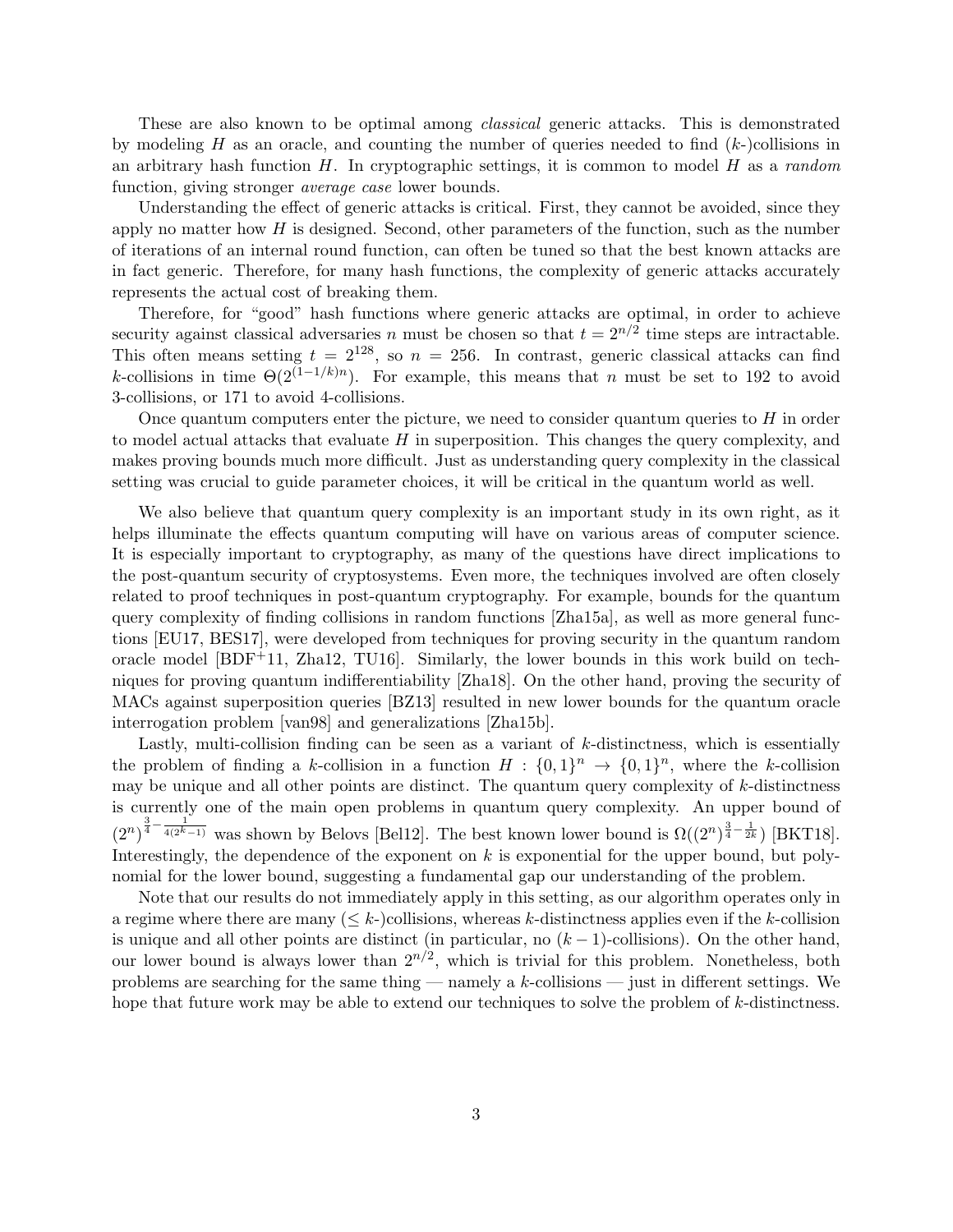### 1.3 The Reciprocal Plus 1 Rule

For many search problems over random functions, such as pre-image search, collision finding, ksum, quantum oracle interrogation, and more, a very simple folklore rule of thumb translates the classical query complexity into quantum query complexity.

In particular, let  $N = 2^n$ , all of these problems have a classical query complexity  $\Theta(N^{1/\alpha})$  for some rational number  $\alpha$ . Curiously, the quantum query complexity of all these problems is always  $\Theta(N^{\frac{1}{\alpha+1}}).$ 

In slightly more detail, for all of these problems the best classical  $q$ -query algorithm solves the problem with probability  $\Theta(q^c/N^d)$  for some constants c, d. Then the classical query complexity is  $\Theta(N^{d/c})$ . For this class of problems, the success probability of the best q query quantum algorithm is obtained simply by increasing the power of  $q$  by  $d$ . This results in a quantum query complexity of  $\Theta(N^{d/(c+d)})$ . Examples:

• Grover's pre-image search [Gro96] improves success probability from  $q/N$  to  $q^2/N$ , which is known to be optimal [BBBV97]. The result is a query complexity improvement from  $N = N^{1/1}$  to  $N^{1/2}$ .

Similarly, finding, say, 2 pre-images has classical success probability  $q^2/N^2$ ; it is straightforward to adapt known techniques to prove that the best quantum success probability is  $q^4/N^2$ . Again, the query complexity goes from N to  $N^{1/2}$ . Analogous statements hold for any constant number of pre-images.

• The BHT collision finding algorithm [BHT98] finds a collision with probability  $q^3/N$ , improving on the classical birthday attack  $q^2/N$ . Both of these are known to be optimal [AS04, Zha15a. Thus quantum algorithms improve the query complexity from  $N^{1/2}$  to  $N^{1/3}$ .

Similarly, finding, say, 2 distinct collisions has classical success probability  $q^4/N^2$ , whereas we show that the quantum success probability is  $q^{6}/N^2$ . More generally, any *constant* number of distinct collisions conforms to the Reciprocal Plus 1 Rule.

- k-sum asks to find a set of k inputs such that the sum of the outputs is 0. This is a different generalization of collision finding than what we study in this work. Classically, the best algorithm succeeds with probability  $q^k/N$ . Quantumly, the best algorithm succeeds with probability  $q^{k+1}/N$  [BS13, Zha18]. Hence the query complexity goes from  $N^{1/k}$  to  $N^{1/(k+1)}$ . Again, solving for any *constant* number of distinct  $k$ -sum solutions also conforms to the Reciprocal Plus 1 Rule.
- In the oracle interrogation problem, the goal is to compute  $q + 1$  input/output pairs, using only q queries. Classically, the best success probability is clearly  $1/N$ . Meanwhile, Boneh and Zhandry [BZ13] give a quantum algorithm with success probability roughly  $q/N$ , which is optimal.

Some readers may have noticed that Reciprocal Plus 1 (RP1) rule does not immediately appear to apply the Element Distinctness. The Element Distinctness problem asks to find a collision in  $H : [M] \to [N]$  where the collision is unique. Classically, the best algorithm succeeds with probability  $\Theta(q^2/M^2)$ . On the other hand, quantum algorithms can succeed with probability  $\Theta(q^3/M^2)$ , which is optimal [Amb04, Zha15a]. This does not seem to follow the prediction of the RP1 rule, which would have predicted  $q^4/M^2$ . However, we note that unlike the settings above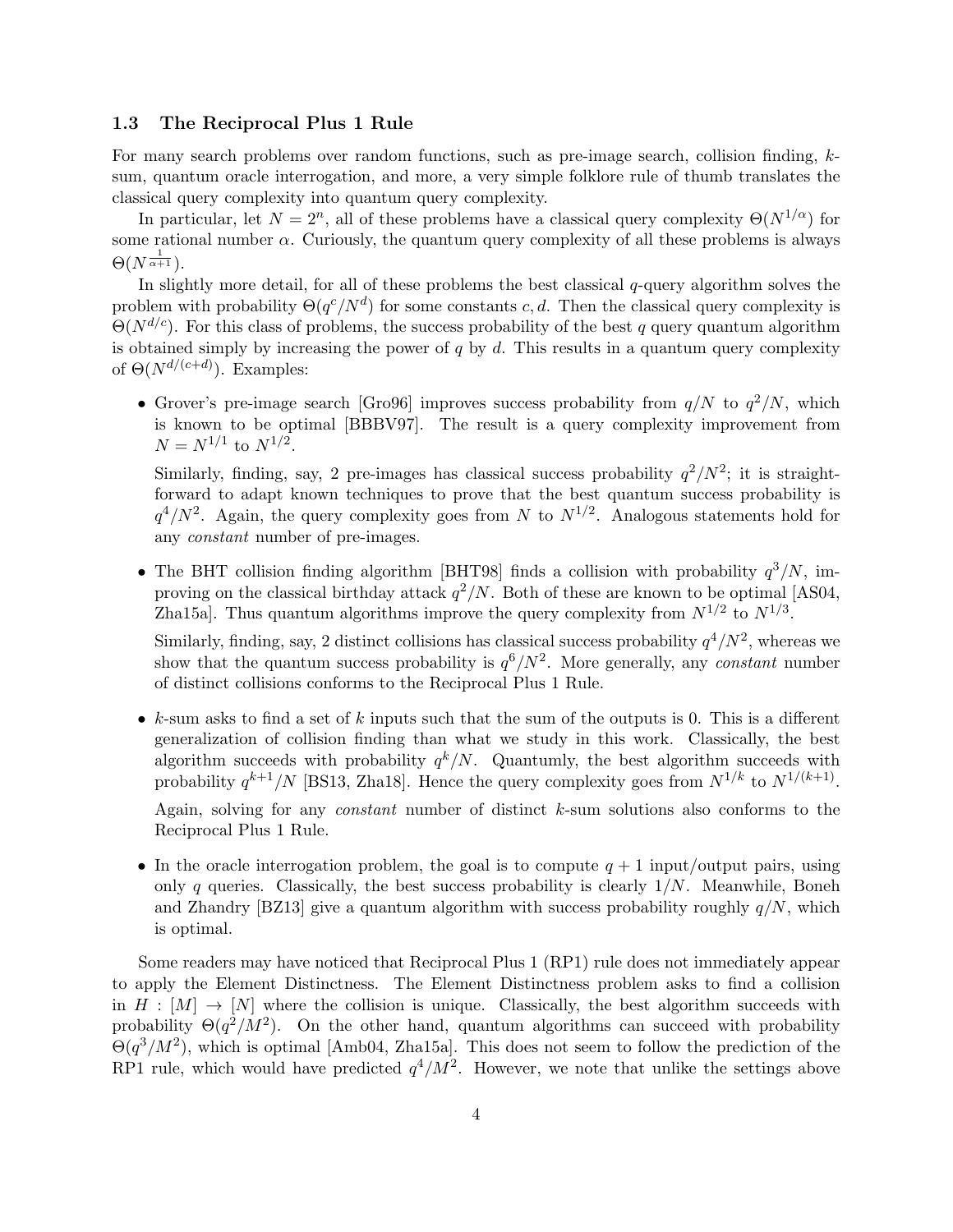which make sense when  $N \ll M$ , and where the complexity is characterized by N, the Element Distinctness problem requires  $M \leq N$  and the complexity is really characterized by the domain size M. Interestingly, we note that for a random expanding function, when  $N \approx M^2$ , there will with constant probability be exactly one collision in  $H$ . Thus, in this regime the collision problem matches the Element Distinctness problem, and the RP1 rule gives the right query complexity!

Similarly, the quantum complexity for k-sum is usually written as  $M^{k/(k+1)}$ , not  $N^{1/(k+1)}$ . But again, this is because most of the literature considers  $H$  for which there is a unique  $k$ -sum and  $H$ is non-compressing, in which case the complexity is better measured in terms of  $M$ . Notice that a random function will contain a unique k collision when  $N \approx M^k$ , in which case the bound we state (which follows the RP1 rule) exactly matches the statement usually given.

On the other hand, the RP1 rule does not give the right answer for k-distinctness for  $k \geq 3$ , since the RP1 rule would predict the exponent to approach  $1/2$  for large k, whereas prior work shows that it approaches  $3/4$  for large k. That RP1 does not apply perhaps makes sense, since there is no setting of  $N, M$  where a random function will become an instance of k-distinctness: for any setting of parameters where a random function has a  $k$ -collision, it will also most likely have many  $(k-1)$ -collisions.

The takeaway is that the RP1 Rule seems to apply for natural search problems that make sense on random functions when  $N \ll M$ . Even for problems that do not immediately fit this setting such as Element Distinctness, the rule often still gives the right query complexity by choosing  $M, N$ so that a random function is likely to give an instance of the desired problem.

Enter k-collisions. In the case of k-collisions, the classical best success probability is  $q^k/N^{(k-1)}$ , giving a query complexity of  $N^{(k-1)/k} = N^{1-1/k}$ . Since the k-collision problem is a generalization of collision finding, is similar in spirit to the problems above, and applies to compressing random functions, one may expect that the Reciprocal Plus 1 Rule applies. If true, this would give a quantum success probability of  $q^{2k-1}/N^{k-1}$ , and a query complexity of  $N^{(k-1)/(2k-1)} = N^{\frac{1}{2}(1-\frac{1}{2k-1})}$ .

Even more, for small enough  $q$ , it is straightforward to find a k-collision with probability  $O(q^{2k-1}/N^{k-1})$  as desired. In particular, divide the q queries into  $k-1$  blocks. Using the first  $q/(k-1)$  queries, find a 2-collision with probability  $(q/(k-1))^3/N = O(q^3/N)$ . Let y be the image of the collision. Then, for each of the remaining  $(k-2)$  blocks of queries, find a pre-image of y with probability  $(q/(k-1))^2/N = O(q^2/N)$  using Grover search. The result is k colliding inputs with probability  $O(q^{3+2(k-2)}/N^{k-1}) = O(q^{2k-1}/N^{k-1})$ . It is also possible to prove that this is a lower bound on the success probability (see lower bound discussion below). Now, this algorithm works as long  $q \leq N^{1/3}$ , since beyond this range the 2-collision success probability is bounded by  $1 < q<sup>3</sup>/N$ . Nonetheless, it is asymptotically tight in the regime for which it applies. This seems to suggest that the limitation to small  $q$  might be an artifact of the algorithm, and that a more clever algorithm could operate beyond the  $N^{1/3}$  barrier. In particular, this strongly suggests k-collisions conforms to the Reciprocal Plus 1 Rule.

Note that the RP1 prediction gives an exponent that depends polynomially on  $k$ , asymptotically approaching  $1/2$ . In contrast, the prior work of [HSX17] approaches  $1/2$  exponentially fast in k. Thus, prior to our work we see an exponential vs polynomial gap for k-collisions, similar to the case of k-distinctness.

Perhaps surprisingly given the above discussion<sup>2</sup>, our work demonstrates that the right answer

 $^{2}$ At least, the authors found it surprising!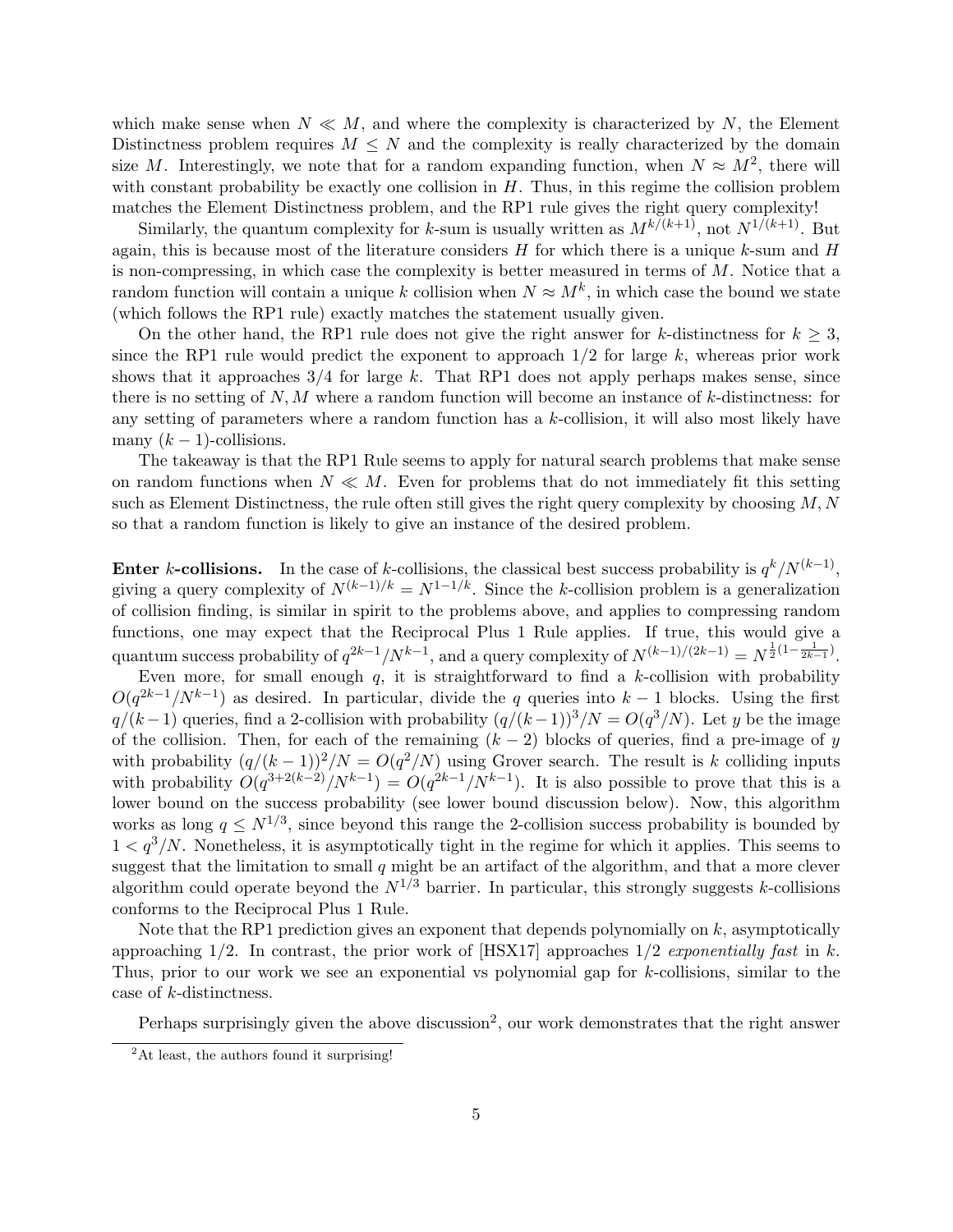is in fact exponential, refuting the RP1 rule for k-collisions.

As mentioned above, our results do not immediately give any indication for the query complexity of  $k$ -distinctness. However, our results may hint that  $k$ -distinctness also exhibits an exponential dependence on k. We hope that future work, perhaps building on our techniques, will be able to resolve this question.

### 1.4 Technical Details

#### 1.4.1 The Algorithm

At their heart, the algorithms for pre-image search, collision finding,  $k$ -sum, and the recent algorithm for k-collision, all rely on Grover's algorithm. Let  $f: \{0,1\}^n \to \{0,1\}$  be a function with a fraction  $\delta$  of accepting inputs. Grover's algorithm finds the input with probability  $O(\delta q^2)$  using q quantum queries to f. Grover's algorithm finds a pre-image of a point y in H by setting  $f(x)$  to be 1 if and only if  $H(x) = y$ .

The BHT algorithm [BHT98] uses Grover's to find a collision in  $H$ . First, it queries  $H$  on  $q/2 = O(q)$  random points, assembling a database D. As long as  $q \ll N^{1/2}$ , all the images in D will be distinct. Now, it lets  $f(x)$  be the function that equals 1 if and only if  $H(x)$  is found amongst the images in  $D$ , and x is not among the pre-images. By finding an accepting input to  $f$ , one immediately finds a collision. Notice that the fraction of accepting inputs is approximately  $q/N$ .

By running Grover's for  $q/2 = O(q)$  steps, one obtains a such a pre-image, and hence a collision, with probability  $O((q/N)q^2) = O(q^3/N)$ .

Hosoyamada et al. show how this idea can be recursively applied to find multi-collisions. For  $k = 3$ , the first step is to find a database  $D_2$  consisting of r distinct 2-collisions. By recursively applying the BHT algorithm, each 2-collision takes time  $N^{1/3}$ . Then, to find a 3 collision, set up f as before:  $f(x) = 1$  if and only if  $H(x)$  is amongst the images in D and x is not among the pre-images. The fraction of accepting inputs is approximately  $r/N$ , so Grover's algorithm will find a 3-collision in time  $(N/r)^{1/2}$ . Setting r to be  $N^{1/9}$  optimizes the total query count as  $N^{4/9}$ . For  $k = 4$ , recursively build a table  $D_3$  of 3-collisions, and set up f to find a collision with the database.

The result is an algorithm for k-collisions for any constant k, using  $O(N^{\frac{1}{2}(1-\frac{1}{3^{k-1}})})$  queries.

Our algorithm improves on Hosoyamada et al.'s, yielding a query complexity of  $O(N^{\frac{1}{2}(1-\frac{1}{2^k-1})})$ . Note that for Hosoyamada et al.'s algorithm, when constructing  $D_{k-1}$ , many different  $D_{k-2}$  databases are being constructed, one for each entry in  $D_{k-1}$ . Our key observation is that a single database can be re-used for the different entries of  $D_{k-1}$ . This allows us to save on some of the queries being made. These extra queries can then be used in other parts of the algorithm to speed up the computation. By balancing the effort correctly, we obtain our algorithm. Put another way, the cost of finding many  $(k-)$ collisions can be amortized over many instances, and then recursively used for finding collisions with higher  $k$ . Since the recursive steps involve solving many instances, this leads to an improved computational cost.

In more detail, we iteratively construct databases  $D_1, D_2, \ldots, D_k$ . Each  $D_i$  will have  $r_i$  *i*collisions. We set  $r_k = 1$ , indicating that we only need a single k-collision. To construct database  $D_1$ , simply query on  $r_1$  arbitrary points. To construct database  $D_i, i \geq 2$ , define the function  $f_i$ that accepts inputs that collide with  $D_{i-1}$  but are not contained in  $D_{i-1}$ . The fraction of points accepted by  $f_i$  is approximately  $r_{i-1}/N$ . Therefore, Grover's algorithm returns an accepting input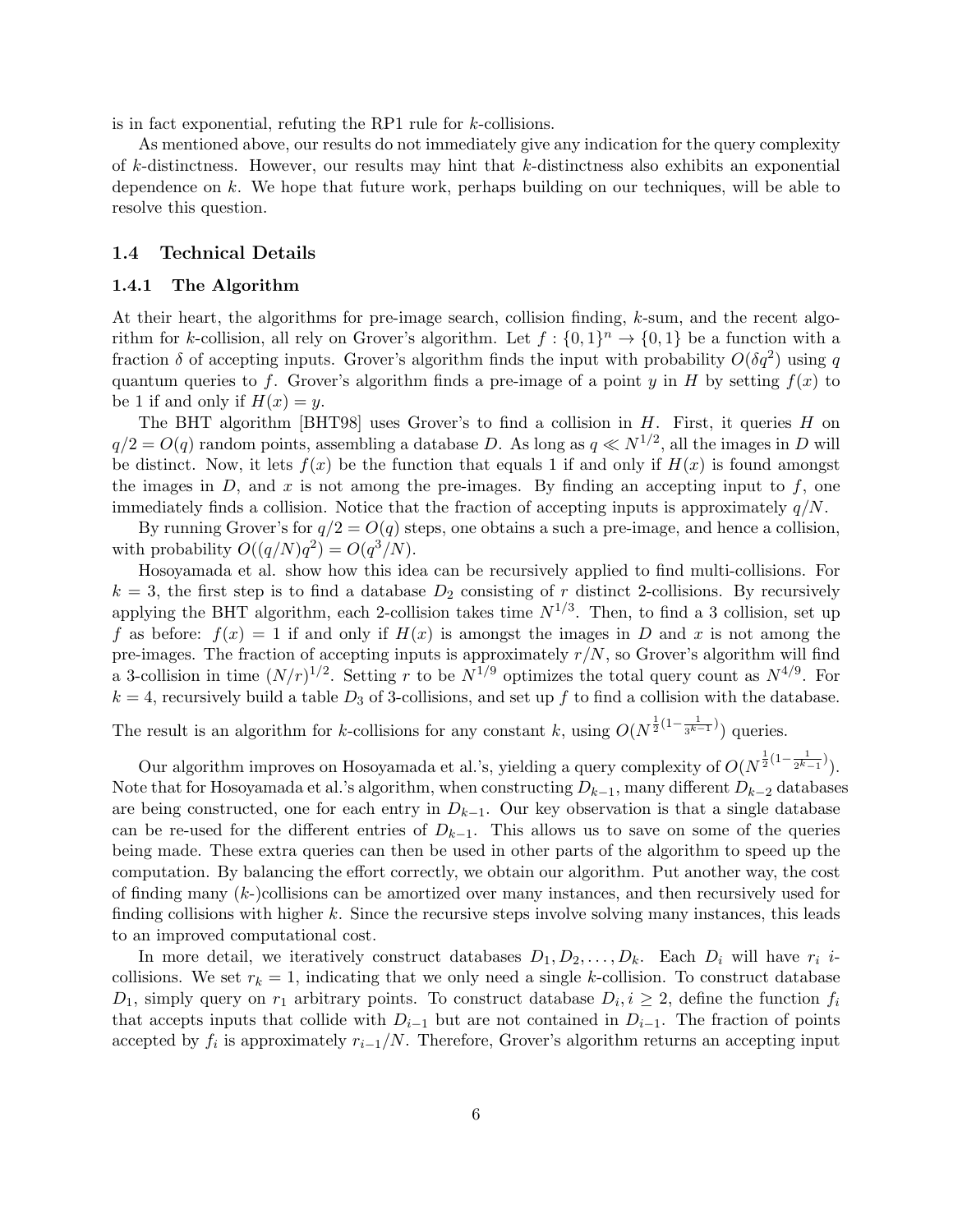in time  $(N/r_{i-1})^{1/2}$ . We simply run Grover's algorithm  $r_i$  times using the same database  $D_{i-1}$  to construct  $D_i$  in time  $r_i(N/r_{i-1})^{1/2}$ .

Now we just optimize  $r_1, \ldots, r_{k-1}$  by setting the number of queries to construct each database to be identical. Notice that  $r_1 = O(q)$ , so solving for  $r_i$  gives us

$$
r_k = O\left(\frac{q^{2-\frac{1}{2^{k-1}}}}{N^{1-\frac{1}{2^{k-1}}}}\right)
$$

Setting  $r_k = 1$  and solving for q gives the desired result. In particular, in the case  $k = 3$ , our algorithm finds a collision in time  $O(N^{3/7})$ .

### 1.4.2 The Lower Bound.

Notice that our algorithm fails to match the result one would get by applying the "Reciprocal Plus 1 Rule". Given the discussion above, one may expect that our iterative algorithm could potentially be improved on even more. To the contrary we prove that, in fact, our algorithm is asymptotically optimal for any constant k.

Toward that end, we employ a recent technique developed by Zhandry [Zha18] for analyzing quantum queries to *random* functions. We use this technique to show that our algorithm is tight for random functions, giving an average-case lower bound.

**Zhandry's "Compressed Oracles."** Zhandry demonstrates that the information an adversary knows about a random oracle H can be summarized by a database  $D^*$  of input/output pairs, which is updated according to special rules. In Zhandry's terminology,  $D^*$  is the "compressed" standard/phase oracle".

This  $D^*$  is not a classical database, but technically a superposition of databases, meaning certain amplitudes are assigned to each possible database.  $D^*$  can be measured, obtaining an actual classical database  $D$  with probability equal to its amplitude squared. In the following discussion, we will sometimes pretend that  $D^*$  is actually a classical database. While inaccurate, this will give the intuition for the lower bound techniques we employ. In the section 4 we take care to correctly analyze  $D^*$  as a superposition of databases.

Zhandry shows roughly the following:

• Consider any "pre-image problem", whose goal is to find a set of pre-images such that the images satisfy some property. For example, k-collision is the problem of finding  $k$  pre-images such that the corresponding images are all the same.

Then after q queries, consider measuring  $D^*$ . The adversary can only solve the pre-image problem after q queries if the measured  $D^*$  has a solution to the pre-image problem.

Thus, we can always upper bound the adversary's success probability by upper bounding the probability  $D^*$  contains a solution.

- $D^*$  starts off empty, and each query can only add one point to the database.
- For any image point y, consider the amplitude on databases containing y as a function of  $q$ (remember that amplitude is the square root of the probability). Zhandry shows that this amplitude can only increase by  $O(\sqrt{1/N})$  from one query to the next. More generally, for a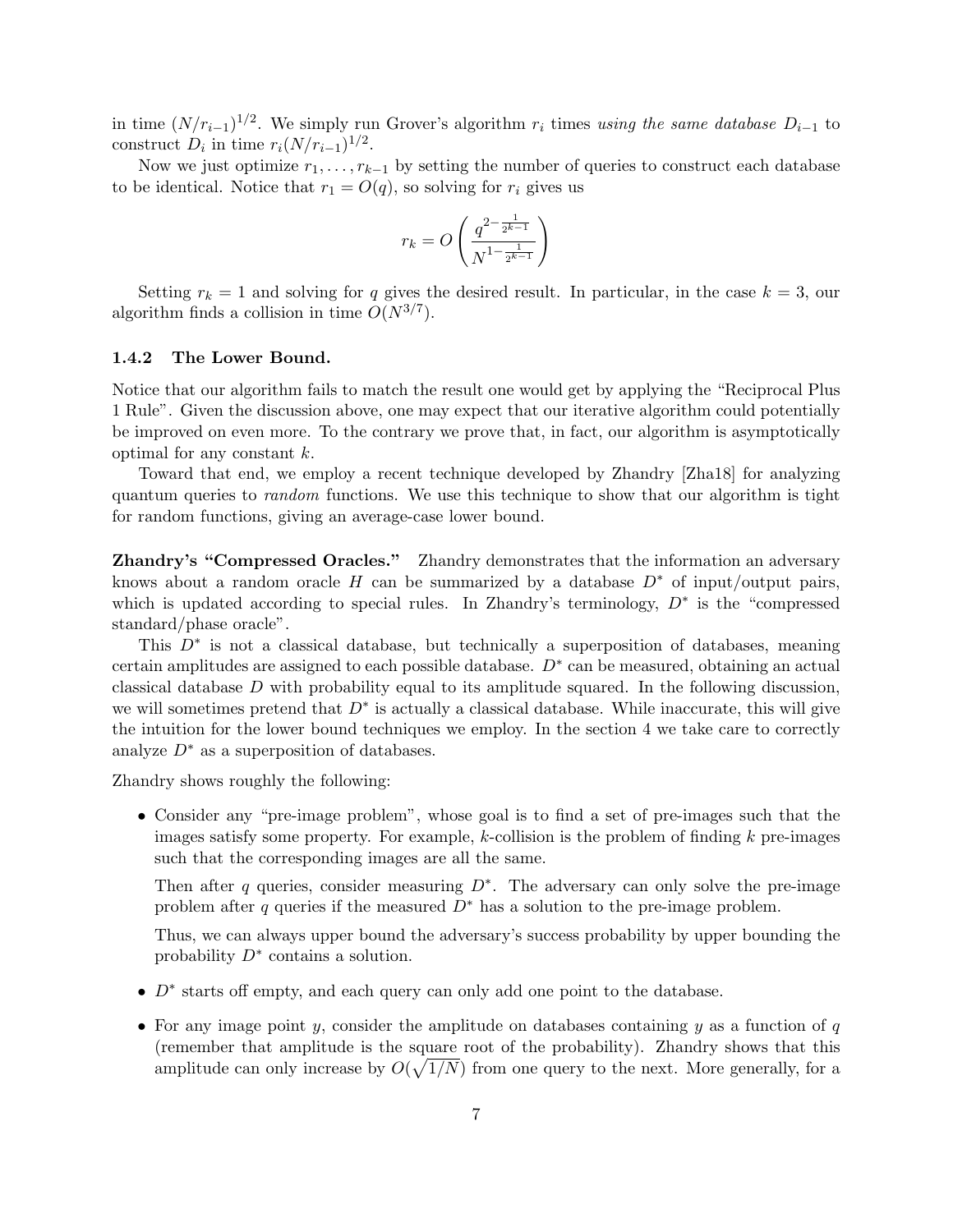set  $S$  of  $r$  different images, the amplitude on databases containing any point in  $S$  can only increase by  $O(\sqrt{|S|/N})$ .

The two results above immediately imply the optimality of Grover's search. In particular, the amplitude on databases containing y is at most  $O(q\sqrt{1/N})$  after q queries, so the probability of obtaining a solution is the square of this amplitude, or  $O(q^2/N)$ . This also readily gives a lower bound for the collision problem. Namely, in order to introduce a collision to  $D^*$ , the adversary must add a point that collides with one of the existing points in  $D^*$ . Since there are at most q such points, the amplitude on such  $D^*$  can only increase by  $O(\sqrt{q/N})$ . This means the overall amplitude after q queries is at most  $O(q^{3/2}/N^{1/2})$ . Squaring to get a probability gives the correct lower bound.

A First Attempt. Our core idea is to attempt a lower bound for k-collision by applying these ideas recursively. The idea is that, in order to add, say, a 3-collision to  $D^*$ , there must be an existing 2-collision in the database. We can then use the 2-collision lower bound to bound the increase in amplitude that results from each query.

More precisely, for very small q, we can bound the amplitude on databases containing  $\ell$  distinct 2-collisions as  $O((q^{3/2}/N^{1/2})^{\ell})$ . If  $q \ll N^{1/3}$ ,  $\ell$  must be a constant else this term is negligible. So we can assume for  $q < N^{1/3}$  that  $\ell$  is a constant.

Then, we note that in order to introduce a 3-collision, the adversary's new point must collide with one of the existing 2-collisions. Since there are at most  $\ell$ , we know that the amplitude increases by at most  $O(\sqrt{\ell}/N^{1/2}) = O(1/N^{1/2})$  since  $\ell$  is a constant. This shows that the amplitude on databases with 3-collisions is at most  $q/N^{1/2}$ .

We can bound the amplitude increase even smaller by using not only the fact that the database contains at most  $\ell$  2-collisions, but the fact that the amplitude on databases containing even a single 2-collision is much less than 1. In particular, it is  $O(q^{3/2}/N^{1/2})$  as demonstrated above. Intuitively, it turns out we can actually just multiply the  $1/N^{1/2}$  amplitude increase in the case where the database contains a 2-collision by the  $q^{3/2}/N^{1/2}$  amplitude on databases containing any 2-collision to get an overall amplitude increase of  $q^{3/2}/N$ .

Overall then, we upper bound the amplitude after  $q \langle N^{1/3}$  queries by  $O(q^{5/2}/N)$ , given an upper bound of  $O(q^5/N^2)$  on the probability of finding a 3-collision. This lower bound can be extended recursively to any constant k-collisions, resulting in a bound that exactly matches the Reciprocal Plus 1 Rule, as well as the algorithm for small q! This again seems to suggest that our algorithm is not optimal.

Our Full Proof. There are two problems with the argument above that, when resolved, actually do show our algorithm is optimal. First, when  $q \ge N^{1/3}$ , the  $O(q^{3/2}/N^{1/2})$  part of the amplitude bound becomes vacuous, as amplitudes can never be more than 1. Second, the argument fails to consider algorithms that find many 2-collisions, which is possible when  $q > N^{1/3}$ . Finding many 2-collisions of course takes more queries, but then it makes extending to 3-collisions easier, as there are more collisions in the database to match in each iteration.

In our full proof, we examine the amplitude on the databases containing a 3-collision as well as r 2-collisions, after q queries. We call this amplitude  $g_{q,r}$ . We show a careful recursive formula for bounding g using Zhandry's techniques, which we then solve.

More generally, for any constant k, we let  $g_{q,r,s}^{(k)}$  be the amplitude on databases containing exactly r distinct  $(k-1)$ -collisions and at least s distinct k-collisions after q queries. We develop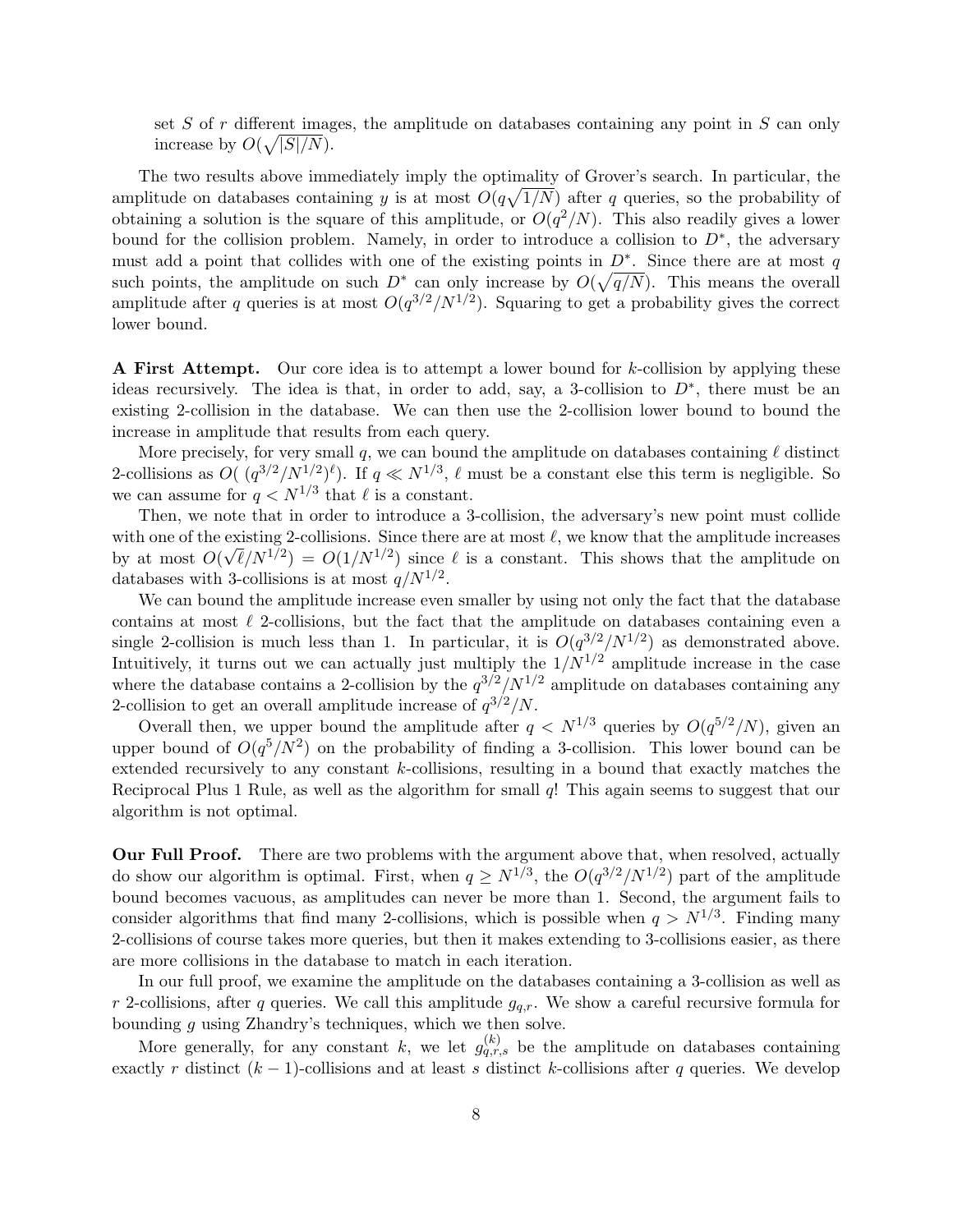a multiply-recursive formula for the  $g^{(k)}$  in terms of the  $g^{(k)}$  and  $g^{(k-1)}$ . We then recursively plug in our solution to  $g^{(k-1)}$  so that the recursion is just in terms of  $g^{(k)}$ , which we then solve using delicate arguments.

Interestingly, this recursive structure for our lower bound actually closely matches our algorithm. Namely, our proof lower bounds the difficulty of adding an *i*-collision to a database  $D^*$  containing many  $i - 1$  collisions, exactly the problem our algorithm needs to solve. Our techniques essentially show that every step of our algorithm is tight, resulting in a lower bound of  $\Omega\left(N^{\frac{1}{2}(1-\frac{1}{2^k-1})}\right)$ , exactly matching our algorithm. Thus, we solve the quantum query complexity of  $k$ -collisions.

### 1.5 Other Related Work

Most of the related work has been mentioned earlier. Recently, in [HSTX18], Hosoyamada, Sasaki, Tani and Xagawa gave the same improvement. And they also showed that, their algorithm can also find a multi-collision for a more general setting where  $|X| \geq \frac{l}{c_N} \cdot |Y|$  for any positive value  $c_N \geq 1$ which is in  $o(N^{\frac{1}{2^l-1}})$  and find a multiclaw for random functions with the same query complexity. They also noted that our improved collision finding algorithm for the case  $|X| \ge l \cdot |Y|$  was reported in the Rump Session of AsiaCrypt 2017. They did not give an accompanying lower bound.

# Acknowledgements

This work is supported in part by NSF. Opinions, findings and conclusions or recommendations expressed in this material are those of the author(s) and do not necessarily reflect the views of NSF.

# 2 Preliminaries

Here, we recall some basic facts about quantum computation, and review the relevant literature on quantum search problems.

### 2.1 Quantum Computation

A quantum system  $Q$  is defined over a finite set  $B$  of classical states. In this work we will consider  $B = \{0,1\}^n$ . A pure state over Q is a unit vector in  $\mathbb{C}^{|B|}$ , which assigns a complex number to each element in B. In other words, let  $|\phi\rangle$  be a pure state in Q, we can write  $|\phi\rangle$  as:

$$
|\phi\rangle = \sum_{x \in B} \alpha_x |x\rangle
$$

where  $\sum_{x \in B} |\alpha_x|^2 = 1$  and  $\{|x\rangle\}_{x \in B}$  is called the "**computational basis**" of  $\mathbb{C}^{|B|}$ . The computational basis forms an orthonormal basis of  $\mathbb{C}^{|B|}$ .

Given two quantum systems  $Q_1$  over  $B_1$  and  $Q_2$  over  $B_2$ , we can define a **product** quantum system  $Q_1 \otimes Q_2$  over the set  $B_1 \times B_2$ . Given  $|\phi_1\rangle \in Q_1$  and  $|\phi_2\rangle \in Q_2$ , we can define the product state  $|\phi_1\rangle \otimes |\phi_2\rangle \in Q_1 \otimes Q_2$ .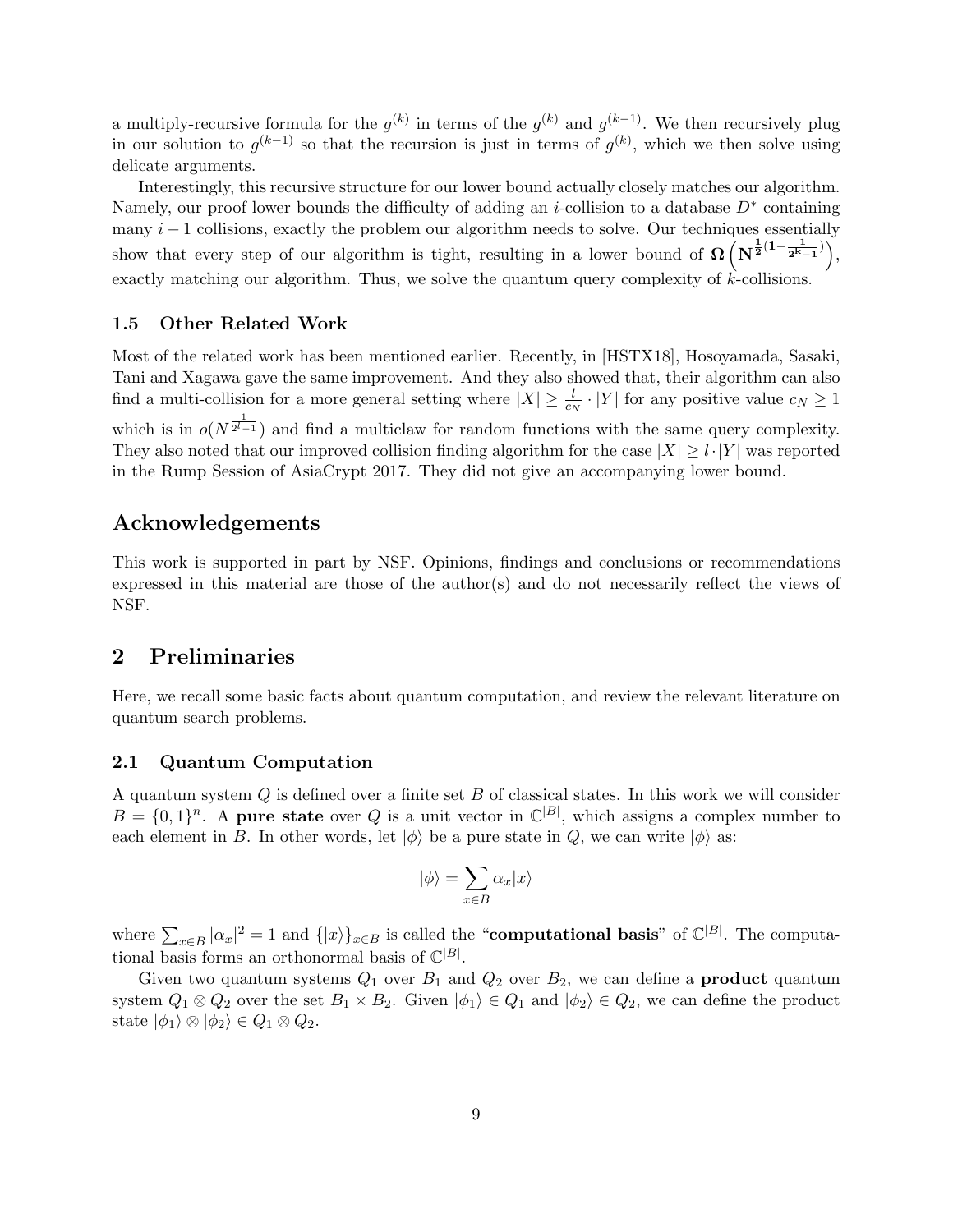We say  $|\phi\rangle \in Q_1 \otimes Q_2$  is **entangled** if there does not exist  $|\phi_1\rangle \in Q_1$  and  $|\phi_2\rangle \in Q_2$  such that  $|\phi\rangle = |\phi_1\rangle \otimes |\phi_2\rangle$ . For example, consider  $B_1 = B_2 = \{0, 1\}$  and  $Q_1 = Q_2 = \mathbb{C}^2$ ,  $|\phi\rangle = \frac{|00\rangle + |11\rangle}{\sqrt{2}}$  is entangled. Otherwise, we say  $|\phi\rangle$  is un-entangled.

A pure state  $|\phi\rangle \in Q$  can be manipulated by a unitary transformation U. The resulting state  $|\phi'\rangle = U|\phi\rangle.$ 

We can extract information from a state  $|\phi\rangle$  by performing a **measurement**. A measurement specifies an orthonormal basis, typically the computational basis, and the probability of getting result x is  $|\langle x|\phi\rangle|^2$ . After the measurement,  $|\phi\rangle$  "collapses" to the state  $|x\rangle$  if the result is x.

For example, given the pure state  $|\phi\rangle = \frac{3}{5}$  $\frac{3}{5}|0\rangle + \frac{4}{5}$  $\frac{4}{5}$ |1 $\rangle$  measured under  $\{|0\rangle, |1\rangle\}$ , with probability 9/25 the result is 0 and  $|\phi\rangle$  collapses to  $|0\rangle$ ; with probability 16/25 the result is 1 and  $|\phi\rangle$  collapses to  $|1\rangle$ .

We finally assume a quantum computer can implement any unitary transformation (by using these basic gates, Hadamard, phase, CNOT and  $\frac{\pi}{8}$  gates), especially the following two unitary transformations:

• Classical Computation: Given a function  $f: X \to Y$ , one can implement a unitary  $U_f$ over  $\mathbb{C}^{|X|\cdot|Y|} \to \mathbb{C}^{|X|\cdot|Y|}$  such that for any  $|\phi\rangle = \sum_{x \in X, y \in Y} \alpha_{x,y} |x, y\rangle$ ,

$$
U_f|\phi\rangle = \sum_{x \in X, y \in Y} \alpha_{x,y} |x, y \oplus f(x)\rangle
$$

Here,  $\oplus$  is a commutative group operation defined over Y.

• Quantum Fourier Transform: Let  $N = 2^n$ . Given a quantum state  $|\phi\rangle = \sum_{i=0}^{2^n-1} x_i |i\rangle$ , by applying only  $O(n^2)$  basic gates, one can compute  $|\psi\rangle = \sum_{i=0}^{2^n-1} y_i |i\rangle$  where the sequence  ${y_i}_{i=0}^{2^n-1}$  is the sequence achieved by applying the classical Fourier transform QFT<sub>N</sub> to the sequence  ${x_i}_{i=0}^{2^n-1}$ :<br> $y_k = \frac{1}{k} \sum_{i=0}^{2^n-1}$ 

$$
y_k = \frac{1}{\sqrt{N}} \sum_{i=0}^{2^n - 1} x_i \omega_n^{ik}
$$

where  $\omega_n = e^{2\pi i/N}$ , *i* is the imaginary unit.

One interesting property of QFT is that by preparing  $|0^n\rangle$  and applying QFT<sub>2</sub> to each qubit,  $(\mathsf{QFT}_2 | 0 \rangle)^{\otimes n} = \frac{1}{\sqrt{2}}$  $\frac{1}{2^n} \sum_{x \in \{0,1\}^n} |x\rangle$  which is a uniform superposition over all possible  $x \in$  ${0,1}^n$ .

For convenience, we sometimes ignore the normalization of a pure state which can be calculated from the context.

### 2.2 Grover's algorithm and BHT algorithm

**Definition 1** (Database Search Problem). Suppose there is a function/database encoded as F:  $X \to \{0,1\}$  and  $F^{-1}(1)$  is non-empty. The problem is to find  $x^* \in X$  such that  $F(x^*) = 1$ .

 $\sum_{x \in X, y \in \{0,1\}} \alpha_{x,y} |x, y\rangle$  and receive in return  $\sum_{x \in X, y \in \{0,1\}} \alpha_{x,y} |x, y \oplus F(x)\rangle$ . Grover's algorithm [Gro96] We will consider adversaries with quantum access to  $F$ , meaning they submit queries as finds a pre-image using an optimal number of queries: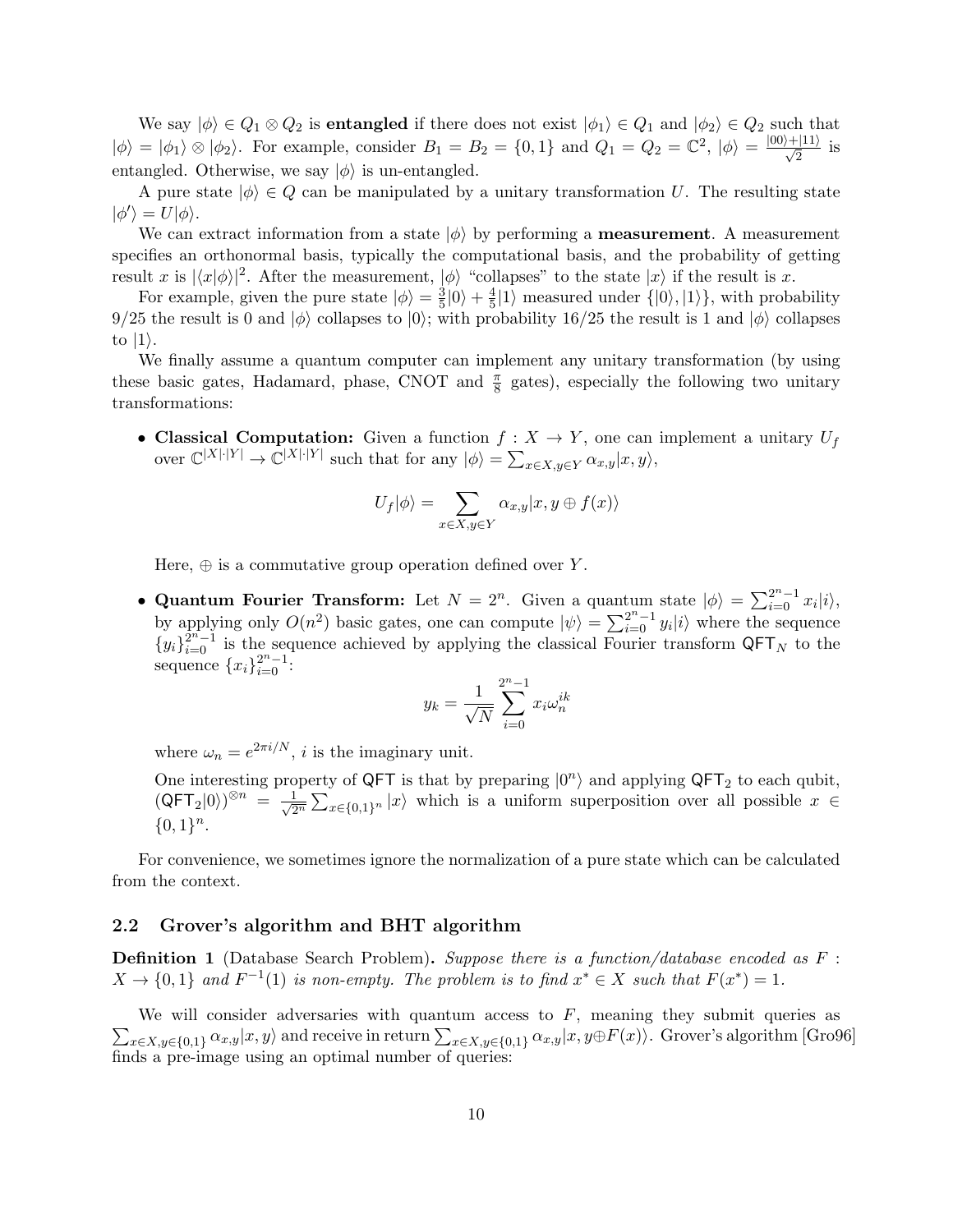**Theorem 2** ([Gro96, BBHT98]). Let F be a function  $F: X \to \{0,1\}$ . Let  $t = |F^{-1}(1)| > 0$  be the number of pre-images of 1. There is a quantum algorithm that finds  $x^* \in X$  such that  $F(x^*) = 1$ with an expected number of quantum queries to F at most  $O\left(\sqrt{\frac{|X|}{t}}\right)$ t  $\bigg\}$  even without knowing t in advance.

We will normally think of the number of queries as being fixed, and consider the probability of success given the number of queries. The algorithm from Theorem 2, when runs for  $q$  queries, can be shown to have a success probability  $\min(1, O(q^2/(|X|/t)))$ . For the rest of the paper, "Grover's algorithm" will refer to this algorithm.

Now let us look at another important problem: 2-collision finding problem on 2-to-1 functions.

**Definition 3** (Collision Finding on 2-to-1 Functions). Assume  $|X| = 2|Y| = 2N$ . Consider a function  $F: X \to Y$  such that for every  $y \in Y$ ,  $|F^{-1}(y)| = 2$ . In other words, every image has exactly two pre-images. The problem is to find  $x \neq x'$  such that  $F(x) = F(x')$ .

Brassard, Høyer and Tapp proposed a quantum algorithm [BHT98] that solved the problem using only  $O(N^{1/3})$  quantum queries. The idea is the following:

- Prepare a list of input and output pairs,  $L = \{(x_i, y_i) \}_{i=1}^t$  where  $x_i$  is drawn uniformly at random and  $t = N^{1/3}$ ;
- If there is a 2-collision in  $L$ , output that pair. Otherwise,
- Run Grover's algorithm on the following function  $F'$ :  $F'(x) = 1$  if and only if there exists  $i \in \{1, 2, \dots, t\}, F(x) = y_i = F(x_i)$  and  $x \neq x_i$ . Output the solution x, as well as whatever  $x_i$  it collides with.

This algorithm takes  $O(t+\sqrt{N/t})$  quantum queries and when  $t = \Theta(N^{1/3})$ , the algorithm finds a 2-collision with  $O(N^{1/3})$  quantum queries.

### 2.3 Multi-collision Finding and [HSX17]

Hosoyamada, Sasaki and Xagawa proposed an algorithm for k-collision finding on any function  $F: X \to Y$  where  $|X| \ge k|Y|$  (k is a constant). They generalized the idea of [BHT98] and gave the proof for even arbitrary functions. We now briefly talk about their idea. For simplicity in this discussion, we assume  $F$  is a  $k$ -to-1 function.

The algorithm prepares t pairs of 2-collisions  $(x_1, x'_1), \cdots, (x_t, x'_t)$  by running the BHT algorithm t times. If two pairs of 2-collisions collide, there is at least a 3-collision (possibly a 4-collision). Otherwise, it uses Grover's algorithm to find a  $x'' \neq x_i$ ,  $x'' \neq x'_i$  and  $f(x'') = f(x_i) = f(x'_i)$ . The number of queries is  $O(tN^{1/3} + \sqrt{N/t})$ . When  $t = \Theta(N^{1/9})$ , the query complexity is  $O(N^{4/9})$ .

By induction, finding a  $(k-1)$ -collision requires  $O(N^{(3^{k-1}-1)/(2\cdot3^{k-1})})$  quantum queries. By preparing t  $(k-1)$ -collisions and applying Grover's algorithm to it, it takes  $O(tN^{(3^{k-1}-1)/(2\cdot3^{k-1})} +$  $\sqrt{N}$  $\frac{N}{t}$ ) quantum queries to get one k-collision. It turns out that  $t = \Theta(N^{1/3^k})$  and the complexity of finding k-collision is  $O(N^{(3^k-1)/(2\cdot3^k)})$ .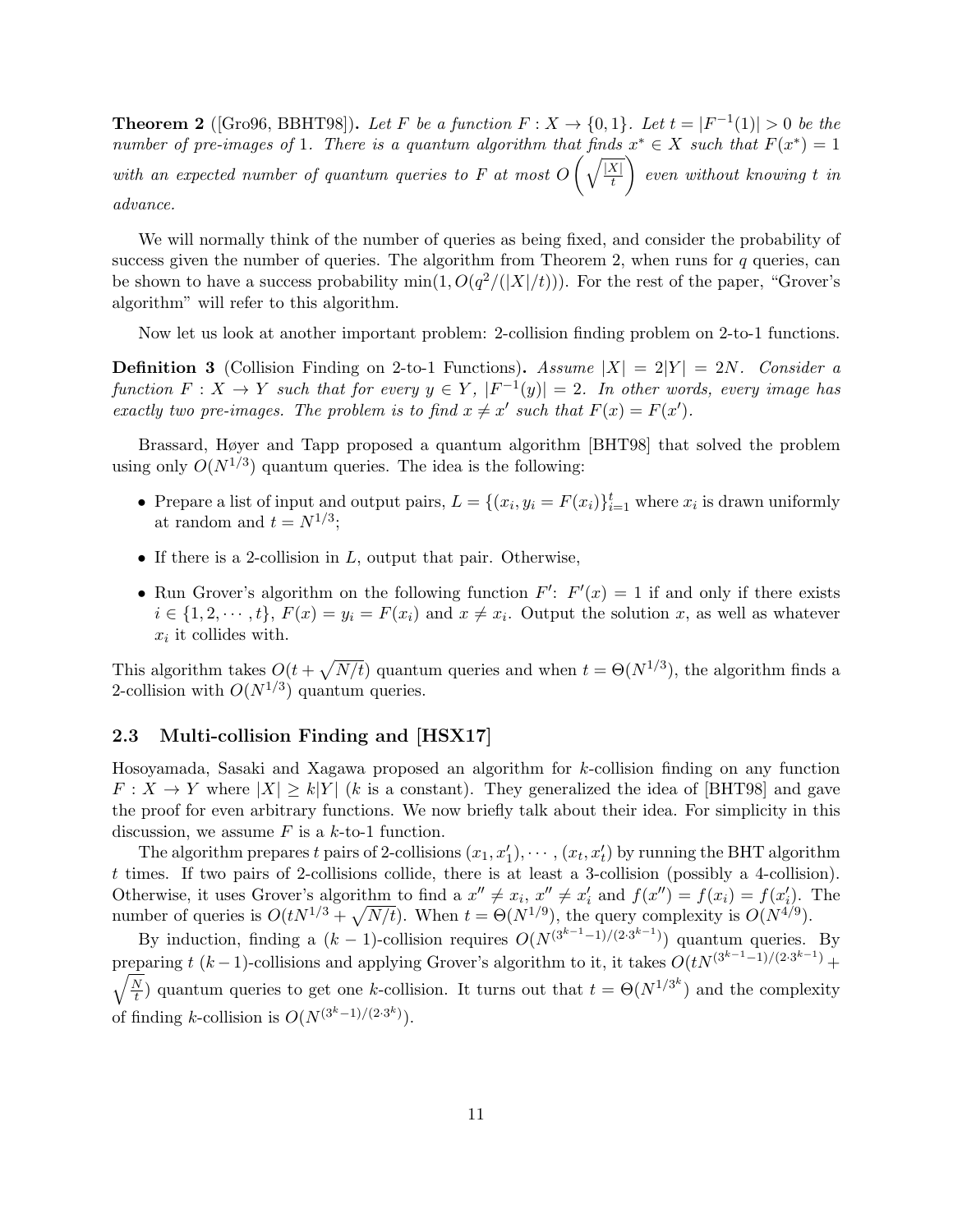### 2.4 Compressed Fourier Oracles and Compressed Phase Oracles

In [Zha18], Zhandry showed a new technique for analyzing cryptosystems in the random oracle model. He also showed that his technique can be used to re-prove several known quantum query lower bounds. In this work, we will extend his technique in order to prove a new optimal lower bound for multi-collisions.

The basic idea of Zhandry's technique is the following: assume  $A$  is making a query to a random oracle H and the query is  $\sum_{x,u,z} a_{x,u,z} |x,u,z\rangle$  where x is the query register, u is the  $\sum_{x,u,z} a_{x,u,z}|x,u+H(x),z\rangle$  for a random oracle H, we can actually treat the whole system as response register and z is its private register. Instead of only considering the adversary's state

$$
\sum_{x,u,z}\sum_{H}a_{x,u,z}|x,u+H(x),z\rangle \otimes |H\rangle
$$

where  $|H\rangle$  is the truth table of H. By looking at random oracles that way, Zhandry showed that these five random oracle models/simulators are equivalent:

### 1. Standard Oracles:

$$
\mathsf{StO}\sum_{x,u,z}a_{x,u,z}|x,u,z\rangle\otimes\sum_{H}|H\rangle\Rightarrow\sum_{x,u,z}\sum_{H}a_{x,u,z}|x,u+H(x),z\rangle\otimes|H\rangle
$$

### 2. Phase Oracles:

$$
\text{PhO} \sum_{x,u,z} a_{x,u,z} |x, u, z\rangle \otimes \sum_{H} |H\rangle \Rightarrow \sum_{x,u,z} a_{x,u,z} |x, u, z\rangle \otimes \sum_{H} \omega_n^{H(x) \cdot u} |H\rangle
$$

where  $\omega_n = e^{2\pi i/N}$  and PhO =  $(I \otimes \mathsf{QFT}^\dagger \otimes I) \cdot \mathsf{StO} \cdot (I \otimes \mathsf{QFT} \otimes I)$ . In other words, it first applies the QFT to the u register, applies the standard query, and then applies  $QFT^{\dagger}$  one more time.

3. Fourier Oracles: We can view  $\sum_H |H\rangle$  as QFT $|0^N\rangle$ . In other words, if we perform Fourier transform on a function that always outputs 0, we will get a uniform superposition over all the possible functions  $\sum_H |H\rangle$ .

Moreover,  $\sum_H \omega^{H(x)\cdot u} |H\rangle$  is equivalent to  $\mathsf{QFT}|0^N \oplus (x,u)\rangle$ . Here  $\oplus$  means updating (xor) the  $x$ -th entry in the database with  $u$ .

So in this model, we start with  $\sum_{x,u,z} a_{x,u,z}^0 |x,u,z\rangle \otimes \mathsf{QFT}|D_0\rangle$  where  $D_0$  is an all-zero function. By making the  $i$ -th query, we have

$$
\mathrm{PhO}\sum_{x,u,z,D}a^{i-1}_{x,u,z,D}|x,u,z\rangle\otimes \mathsf{QFT}|D\rangle \Rightarrow \sum_{x,u,z,D}a^{i-1}_{x,u,z,D}|x,u,z\rangle\otimes \mathsf{QFT}|D\oplus (x,u)\rangle
$$

The Fourier oracle incorporates QFT and operates directly on the D registers:

$$
\text{FourierO }\sum_{x,u,z,D}a^{i-1}_{x,u,z,D}|x,u,z\rangle\otimes|D\rangle\Rightarrow\sum_{x,u,z,D}a^{i-1}_{x,u,z,D}|x,u,z\rangle\otimes|D\oplus(x,u)\rangle
$$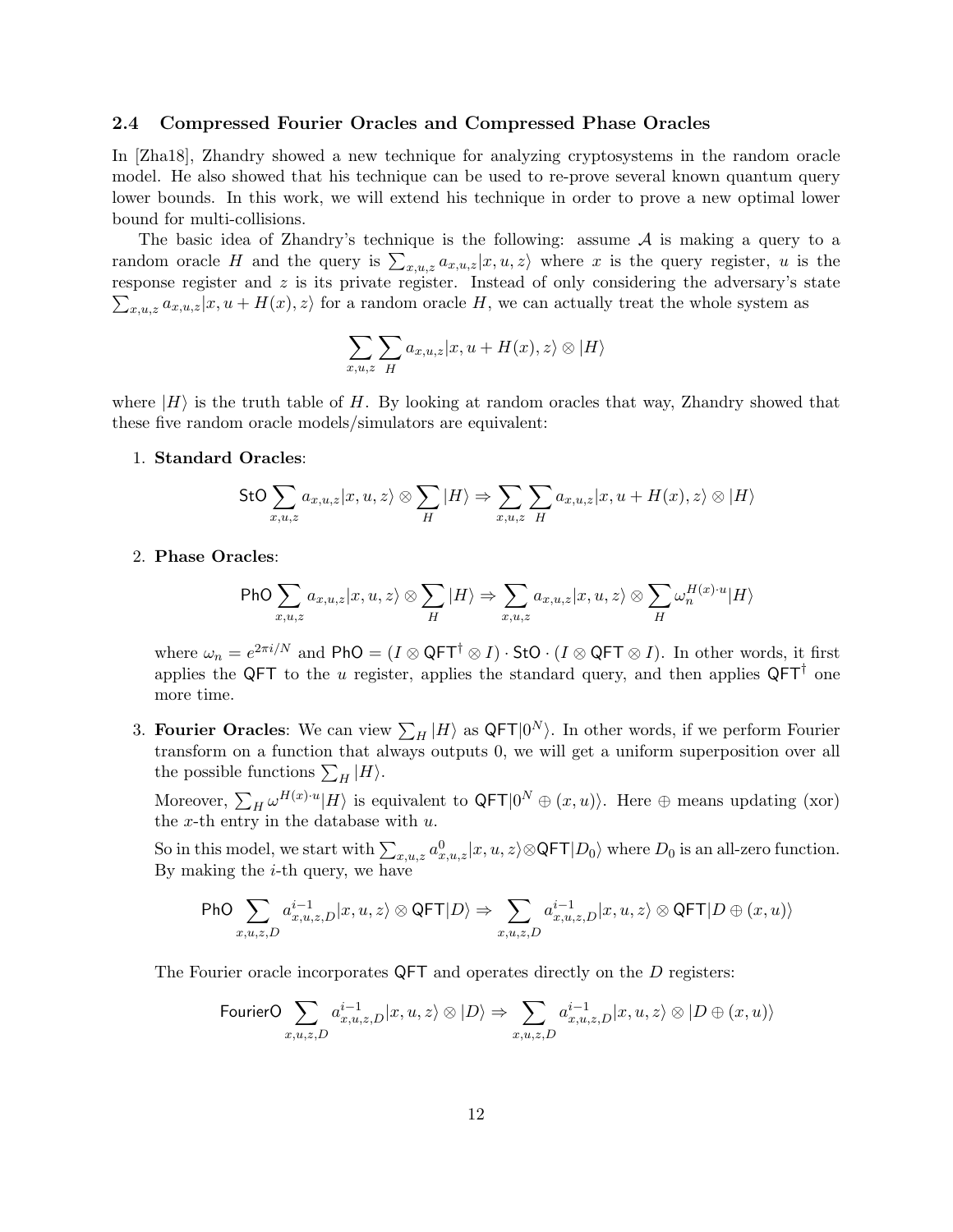4. Compressed Fourier Oracles: The idea is basically the same as Fourier oracles. But when the algorithm only makes  $q$  queries, the database  $D$  with non-zero weight contains at most  $q$ non-zero entries.

So to describe D, we only need at most q different  $(x_i, u_i)$  pairs  $(u_i \neq 0)$  which says the database outputs  $u_i$  on  $x_i$  and 0 everywhere else. And  $D \oplus (x, u)$  is doing the following: 1) if x is not in the list D and  $u \neq 0$ , put  $(x, u)$  in D; 2) if  $(x, u')$  is in the list D and  $u' \neq u$ , update u' to  $u' \oplus u$  in D; 3) if  $(x, u')$  is in the list and  $u' = u$ , remove  $(x, u')$  from D.

In the model, we start with  $\sum_{x,u,z} a_{x,u,z}^0 |x,u,z\rangle \otimes |D_0\rangle$  where  $D_0$  is an empty list. After making the  $i$ -th query, we have

$$
\mathsf{CFourierO}\sum_{x,u,z,D}a^{i-1}_{x,u,z,D}\vert x,u,z\rangle\otimes\vert D\rangle\Rightarrow\sum_{x,u,z,D}a^{i-1}_{x,u,z,D}\vert x,u,z\rangle\otimes\vert D\oplus (x,u)\rangle
$$

5. Compressed Standard/Phase Oracles: These two models are essentially equivalent up to an application of QFT applied to the query response register. From now on we only consider compressed phase oracles.

By applying  $QFT$  on the  $u$  entries of the database registers of a compressed Fourier oracle, we get a compressed phase oracle.

In this model, D contains all the pair  $(x_i, u_i)$  which means the oracle outputs  $u_i$  on  $x_i$  and uniformly at random on other inputs. When making a query on  $|x, u, z, D\rangle$ ,

- if  $(x, u')$  is in the database D for some u', a phase  $\omega_n^{uu'}$  will be added to the state; it corresponds to update w to  $w + u$  in the compressed Fourier oracle model where  $w = D(x)$  in the compressed Fourier database.
- otherwise a superposition is appended to the state  $|x\rangle \otimes \sum_{u'} \omega_n^{uu'} |u'\rangle$ ; it corresponds to put a new pair  $(x, u)$  in the list of the compressed Fourier oracle model;
- also make sure that the list will never have an  $(x, 0)$  pair in the compressed Fourier oracle model (in other words, it is  $|x\rangle \otimes \sum_{y}|y\rangle$  in the compressed phase oracle model); if there is one, delete that pair;
- All the 'append' and 'delete' operations above mean applying QFT.

# 3 Algorithm for Multi-collision Finding

In this section, we give an improved algorithm for k-collision finding. We use the same idea from [HSX17] but carefully reorganize the algorithm to reduce the number of queries.

As a warm-up, let us consider the case  $k = 3$  and the case where  $F : X \to Y$  is a 3-to-1 function,  $|X| = 3|Y| = 3N$ . They gives an algorithm with  $O(N^{4/9})$  quantum queries. Here is our algorithm with only  $O(N^{3/7})$  quantum queries:

- Prepare a list  $L = \{(x_i, y_i = F(x_i))\}_{i=1}^{t_1}$  where  $x_i$  are distinct and  $t_1 = N^{3/7}$ . This requires  $O(N^{3/7})$  classical queries on random points.
- Define the following function  $F'$  on  $X$ :

$$
F'(x) = \begin{cases} 1, & x \notin \{x_1, x_2, \cdots, x_{t_1}\} \text{ and } F(x) = y_j \text{ for some } j \\ 0, & \text{otherwise} \end{cases}
$$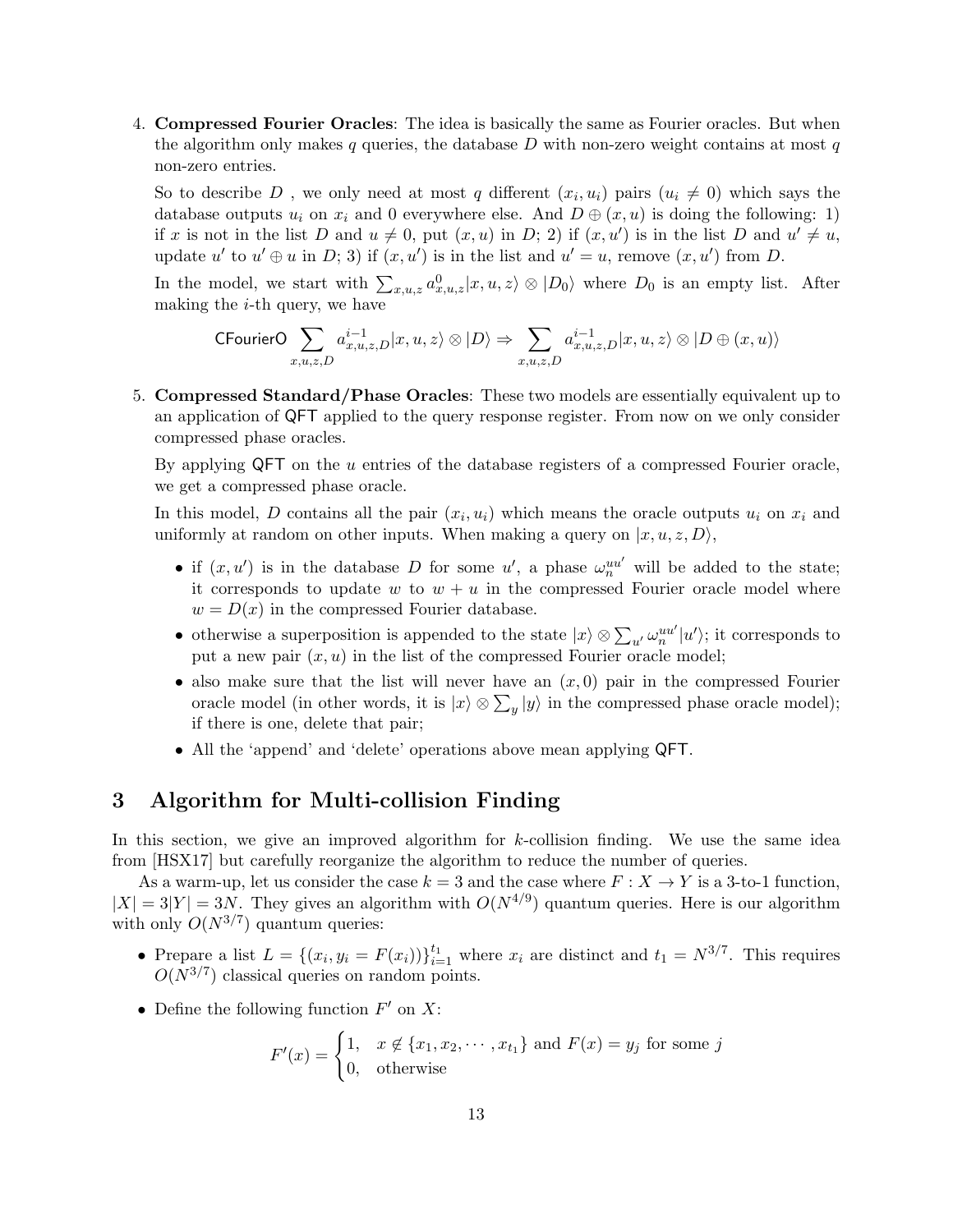Run Grover's algorithm on function  $F'$ . Wlog (by reordering L), we find  $x'_1$  such that  $x'_1 \neq x_1$ and  $F(x_1') = F(x_1)$  using  $O(\sqrt{N/N^{3/7}}) = O(N^{2/7})$  quantum queries.

- Repeat the last step  $t_2 = N^{1/7}$  times, we will have  $N^{1/7}$  2-collisions  $L' = \{(x_i, x'_i, y_i)\}_{i=1}^{t_2}$ . This takes  $O(N^{1/7} \cdot \sqrt{N/N^{3/7}}) = O(N^{3/7})$  quantum queries.
- $\bullet$  If two elements in  $L'$  collide, simply output a 3-collision. Otherwise, run Grover's on function G:

$$
G(x) = \begin{cases} 1, & x \notin \{x_1, x_2, \cdots, x_{t_2}, x'_1, \cdots, x'_{t_2}\} \text{ and } F(x) = y_j \text{ for some } j \\ 0, & \text{otherwise} \end{cases}
$$

A 3-collision will be found when Grover's algorithm finds a pre-image of 1 on G. It takes  $O(\sqrt{N/N^{1/7}}) = O(N^{3/7})$  quantum queries.

Overall, the algorithm finds a 3-collision using  $O(N^{3/7})$  quantum queries.

The similar algorithm and analysis works for any constant  $k$  and any  $k$ -to-1 function which only requires  $O(N^{(2^{k-1}-1)/(2^k-1)})$  quantum queries. Let  $t_1 = N^{(2^{k-1}-1)/(2^k-1)}, t_2 = N^{(2^{k-2}-1)/(2^k-1)}, \ldots$  $t_i = N^{(2^{k-i}-1)/(2^k-1)}, \cdots, t_{k-1} = N^{1/(2^k-1)}$ . The algorithm works as follows:

- Assume  $F: X \to Y$  is a k-to-1 function and  $|X| = k|Y| = kN$ .
- Prepare a list  $L_1$  of input-output pairs of size  $t_1$ . With overwhelming probability  $(1 N^{-1/2^k})$ ,  $L_1$  does not contain a collision. By letting  $t_0 = N$ , this step makes  $t_1 \sqrt{N/t_0}$  quantum queries.
- Define a function  $F_2(x)$  that returns 1 if the input x is not in  $L_1$  but the image  $F(x)$  collides with one of the images in  $L_1$ , otherwise it returns 0. Run Grover's on  $F_2$   $t_2$  times. Every time Grover's algorithm outputs x', it gives a 2-collision. With probability  $1 - O(N^{-1/2^k})$ (explained below), all these  $t_2$  collisions do not collide. So we have a list  $L_2$  of  $t_2$  different 2-collisions. This step makes  $t_2\sqrt{N/t_1}$  quantum queries.
- For  $2 \leq i \leq k-1$ , define a function  $F_i(x)$  that returns 1 if the input x is not in  $L_{i-1}$  but the image  $F(x)$  collides with one of the images of  $(i - 1)$ -collisions in  $L_{i-1}$ , otherwise it returns 0. Run Grover's algorithm on  $F_i$   $t_i$  times. Every time Grover's algorithm outputs  $x'$ , it gives an *i*-collision. With probability  $1 - O(t_i^2/t_{i-1}) = 1 - O(N^{-1/2^k})$ , all these  $t_i$  collisions do not collide. So we have a list  $L_i$  of  $t_i$  different *i*-collisions. This step makes  $t_i \sqrt{N/t_{i-1}}$  quantum queries.
- Finally given  $t_{k-1}$  ( $k-1$ )-collisions, using Grover's to find a single  $x'$  that makes a k-collision with one of the  $(k-1)$ -collision in  $L_{k-1}$ . This step makes  $t_k\sqrt{N/t_{k-1}}$  quantum queries by letting  $t_k = 1 = N^{(2^{k-k}-1)/(2^k-1)}$ .

The number of quantum queries made by the algorithm is simply:

$$
\sum_{i=0}^{k-1} t_{i+1} \sqrt{N/t_i} = \sum_{i=0}^{k-1} \sqrt{N \frac{t_{i+1}^2}{t_i}}
$$
  
= 
$$
\sum_{i=0}^{k-1} \sqrt{N \cdot N \frac{\frac{2 \cdot (2^{k-(i+1)}-1) - (2^{k-i}-1)}{2^k - 1}}}{\frac{k}{K} \cdot N^{(2^{k-1}-1)/(2^k-1)}}
$$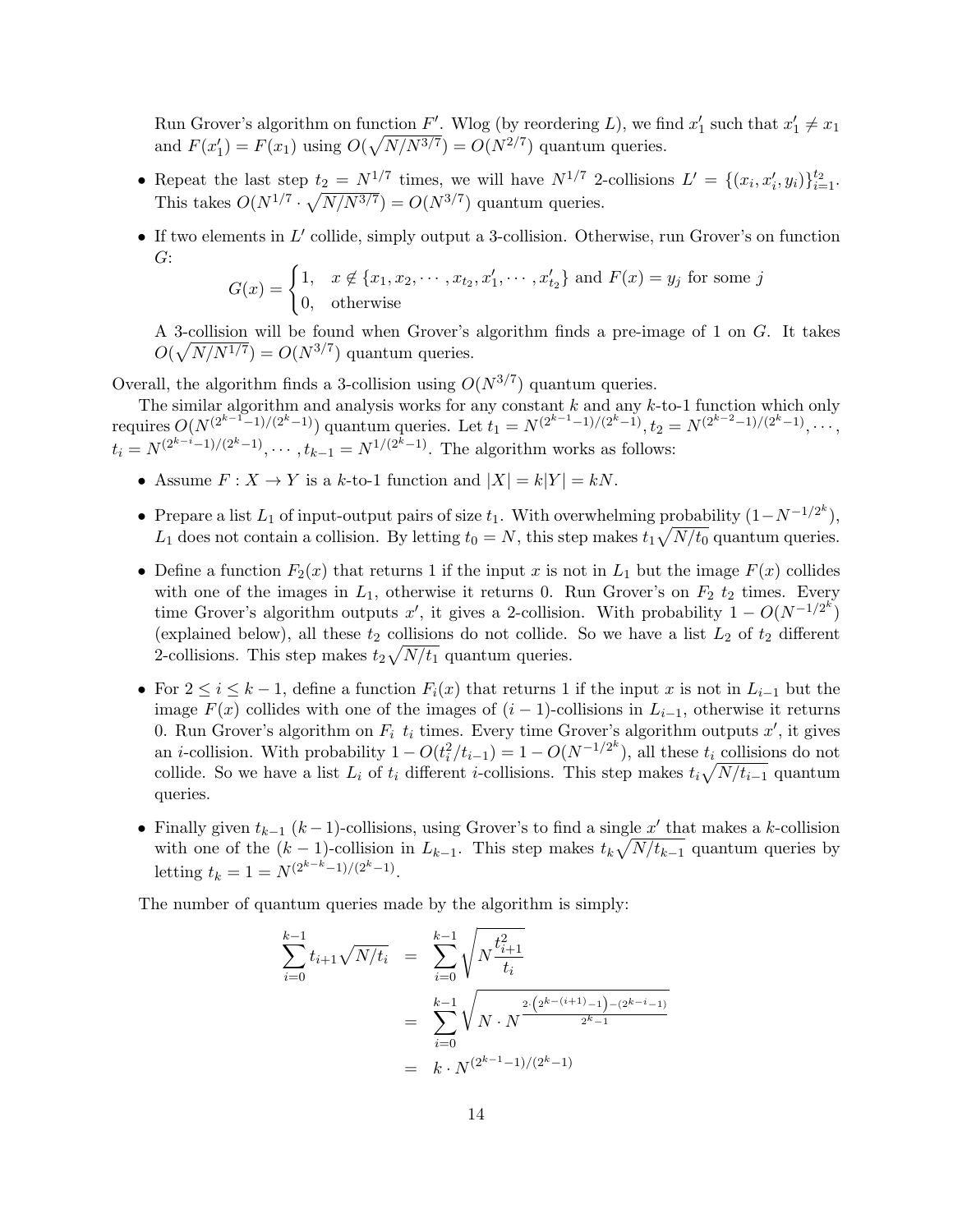So we have the following theorem:

**Theorem 4.** For any constant k, any k-to-1 function  $F: X \rightarrow Y$   $\vert X \vert = k \vert Y \vert = kN$ ), the algorithm above finds a k-collision using  $O(N^{(2^{k-1}-1)/(2^{k}-1)})$  quantum queries.

We now show the above conclusion holds for an arbitrary function  $F: X \to Y$  as long as  $|X| \ge k|Y| = kN$ . To prove this, we use the following lemma:

**Lemma 5.** Let  $F: X \to Y$  be a function and  $|X| = k|Y| = kN$ . Let  $\mu_F = \Pr_x \left[ |F^{-1}(F(x))| \geq k \right]$ be the probability that if we choose x uniformly at random and  $y = F(x)$ , the number of pre-images of y is at least k. We have  $\mu_F \geq \frac{1}{k}$  $\frac{1}{k}$ .

*Proof.* We say an input or a collision is good if its image has at least  $k$  pre-images.

To make the probability as small as possible, we want that if  $y$  has less than  $k$  pre-images,  $y$ should have exactly  $k - 1$  pre-images. So the probability is at least

$$
\mu_F = \frac{|\{x \mid x \text{ is good }\}|}{|X|} \ge \frac{kN - (k-1)N}{kN} = \frac{1}{k}
$$

 $\Box$ 

**Theorem 6.** Let  $F: X \to Y$  be a function and  $|X| \ge k|Y| = kN$ . The above algorithm finds a k-collision using  $O(N^{(2^{k-1}-1)/(2^{k}-1)})$  quantum queries with overwhelming probability.

*Proof.* We prove the case  $|X| = k|Y|$ . The case  $|X| > k|Y|$  follows readily by choosing an arbitrary subset  $X' \subseteq X$  such that  $|X'| = k|Y|$  and restrict the algorithm to the domain X'.

As what we did in the previous algorithm, in the list  $L_1$ , with overwhelming probability, there are  $0.999\mu_F \cdot t_1$  good inputs by Chernoff bound because every input is good with probability  $\mu_F$ . Then every 2-collision in  $L_2$  has probability  $0.999\mu_F$  to be good. So by Chernoff bound,  $L_2$  contains at least  $0.999^2\mu_F t_2$  good 2-collisions with overwhelming probability. By induction, in the final list  $L_{k-1}$ , with overwhelming probability, there are  $0.999^{k-1}\mu_F \cdot t_{k-1}$  good  $(k-1)$ -collisions. Finally, the algorithm outputs a k-collision with probability 1, by making at most  $O(\sqrt{N/(0.99^{k-1} \mu_F t_{k-1})})$ quantum queries.

As long as k is a constant, the coefficients before  $t_i$  are all constants. The number of quantum queries is scaled by a constant and is still  $O(N^{(2^{k-1}-1)/(2^k-1)})$  and the algorithm succeeds with overwhelming probability.  $\Box$ 

# 4 Lower Bound for Multi-collision Finding

### 4.1 Idea in [Zha18]

We will first show how Zhandry re-proved the lower bound of 2-collision finding using compressed oracle technique. The idea is that when we are working under compressed phase/standard oracle model, a query made by the adversary  $(x, u)$  can be recorded in the compressed oracle database.

Suppose before making the next quantum query, the current joint state is the following

$$
|\phi\rangle = \sum_{x,u,z,D} a_{x,u,z,D} |x,u,z\rangle \otimes |D\rangle
$$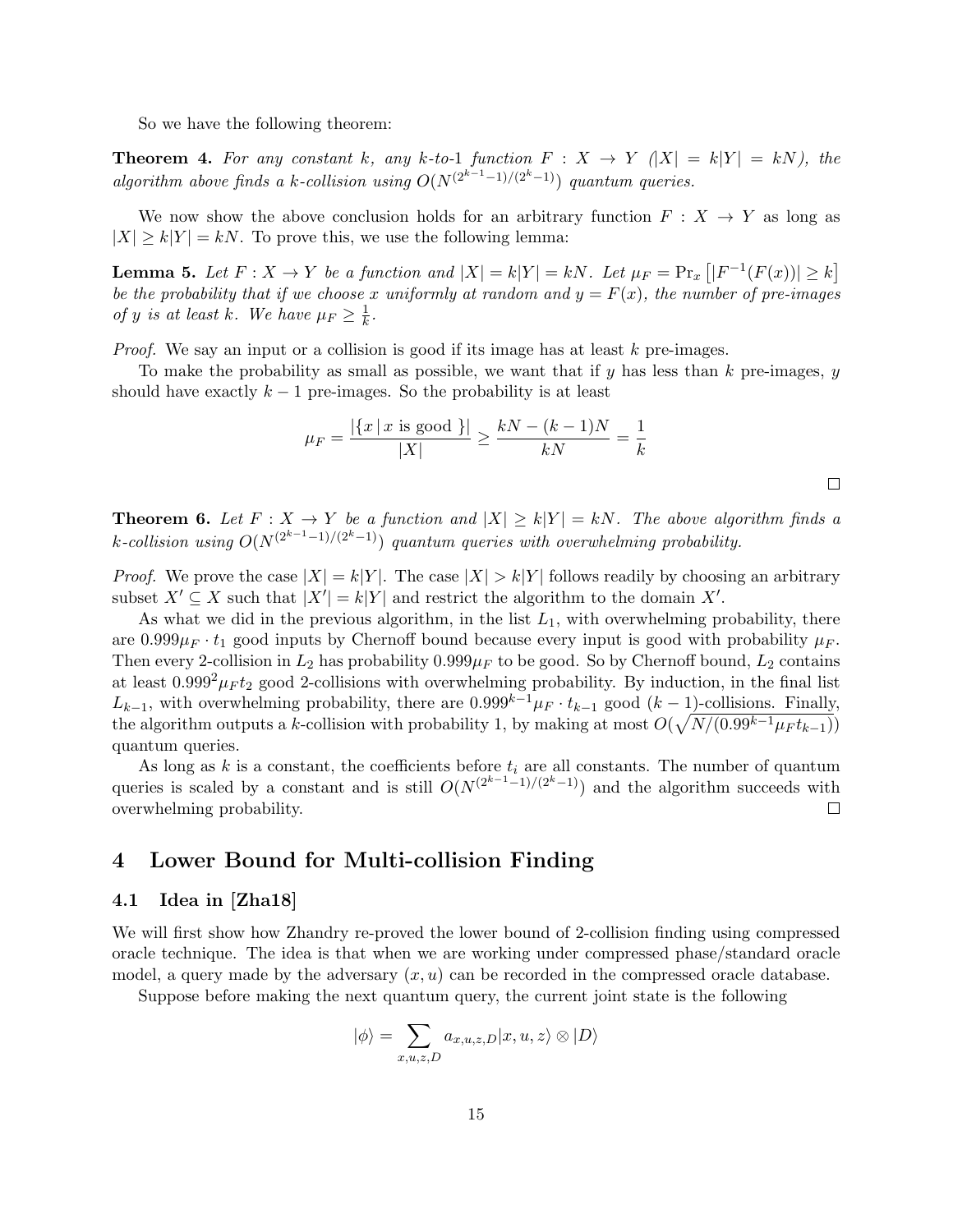where x is the query register,  $u$  is the response register,  $z$  is the private storage of the adversary and  $D$  is the database in the compressed phase oracle model. Consider measuring  $D$  after running the algorithm. Because the algorithm only has information about the points in the database D, the only way to have a non-trivial probability of finding a collision is for the  $D$  that results from measurement to have a collision. More formally, here is a lemma from [Zha18].

Lemma 7 (Lemma 5 from [Zha18]). Consider a quantum algorithm A making queries to a random oracle H and outputting tuples  $(x_1, \dots, x_k, y_1, \dots, y_k, z)$ . Let R be a collection of such tuples. Suppose with probability p, A outputs a tuple such that (1) the tuple is in R and (2)  $H(x_i) = y_i$  for all i. Now consider running A with compressed standard/phase oracle, and suppose the database  $D$ is measured after A produces its output. Let  $p'$  be the probability that (1) the tuple is in R, and (2)  $D(x_i) = y_i$  for all i (and in particular  $D(x_i) \neq \bot$ ). Then

$$
\sqrt{p} \le \sqrt{p'} + \sqrt{k/2^n}
$$

As long as  $k$  is small, the difference is negligible. So we can focus on bounding the probability  $p^{\prime}$ .

Let  $\tilde{P}_1$  be a projection spanned by all the states with  $z, D$  containing at least one collision in the compressed phase oracles. In other words, z contains  $x \neq x'$  such that  $D(x) \neq \bot$ ,  $D(x') \neq \bot$ and  $D(x) = D(x')$ .

$$
\tilde{P}_1 = \sum_{\substack{x, u, z \\ z, D: \ \geq 1 \text{ collision}}} |x, u, z, D\rangle \langle x, u, z, D|
$$

We care about the amplitude (square root of the probability)  $\Big|$  $\tilde{P}_1|\phi\rangle\Big|$ . As in the above lemma,  $\tilde{P}_1|\phi\rangle\Big|=$ √  $\overline{p'}$  and  $k = 2$ . Moreover, we can bound the amplitude of the following measurement.

$$
P_1 = \sum_{\substack{x,u,z\\D:\ \geq\ 1\ \text{collision}}} |x,u,z,D\rangle\langle x,u,z,D|
$$

Here " $D : \geq 1$  collision" meaning D as a compressed phase oracle, it has a pair of  $x \neq x'$  such that  $D(x) = D(x')$ . It is easy to see  $|P_1|\phi\rangle \geq |\tilde{P}_1|\phi\rangle$ . So we will focus on bounding  $|P_1|\phi\rangle$  in the rest of the paper.

For every  $|x, u, z, D\rangle$ , after making one quantum query, the size of D will increase by at most 1. Let  $|\phi_i\rangle$  be the state before making the  $(i + 1)$ -th quantum query and  $|\phi'_i\rangle$  be the state after it. Let  $O$  be the unitary over the joint system corresponding to an oracle query, in other words,  $|\phi'_i\rangle = O|\phi_i\rangle$ . By making q queries, the computation looks like the following:

- At the beginning, it has  $|\phi_0\rangle$ ;
- For  $1 \leq i \leq q$ , it makes a quantum query; the state  $|\phi_{i-1}\rangle$  becomes  $|\phi'_{i-1}\rangle$ ; and it applies a unitary on its registers  $U^i \otimes \text{id}$  to get  $|\phi_i\rangle$  where  $U^i$  is some unitary defined over the registers  $x, u, z.$
- Finally measure it using  $P_1$ , the probability of finding a collision (in the compressed phase oracle) is at most  $|P_1|\phi_q\rangle|^2$

We have the following two lemmas: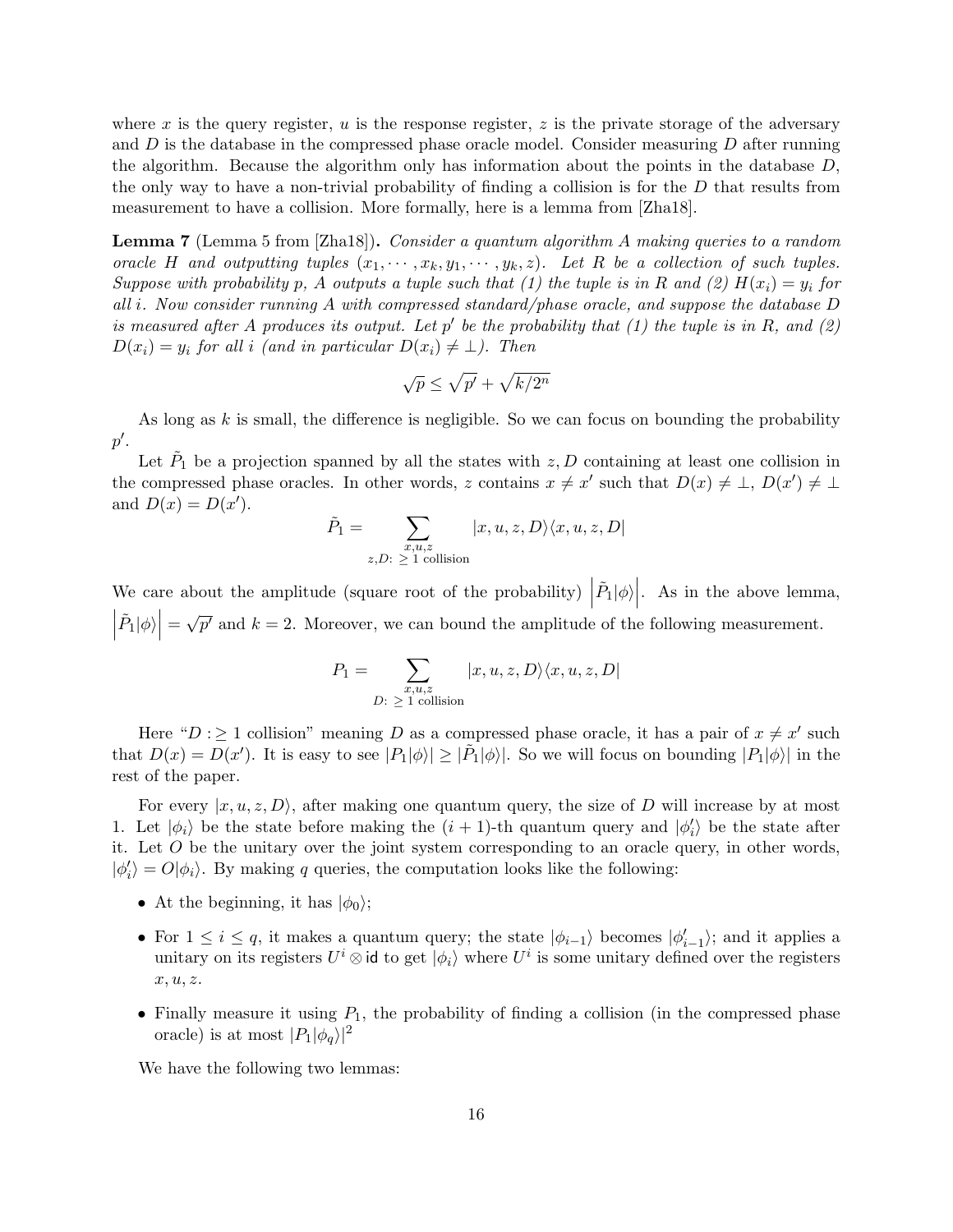**Lemma 8.** For any unitary  $U^i$ ,

$$
|P_1|\phi'_{i-1}\rangle|=|P_1\cdot(U^i\otimes\operatorname{\sf id})\cdot|\phi'_{i-1}\rangle|=|P_1|\phi_i\rangle|
$$

*Proof.* Intuitively,  $P_1$  is a measurement on the oracle's register and  $U^i$  is a unitary on the adversary's registers, applying the unitary does not affect the measurement  $P_1$ .

Because  $U^i$  is a unitary defined over the registers  $x, u, z$  and  $P_1$  is a projective measurement defined over the database register  $D$ , we have

 $\mathbf{I}$ 

$$
|P_1 \cdot (U^i \otimes \mathrm{id}) \cdot |\phi'_{i-1}\rangle| = \left| P_1 \cdot (U^i \otimes \mathrm{id}) \cdot \sum_{x,u,z,D} \alpha_{x,u,z,D} |x, u, z, D \rangle \right|
$$
  
= 
$$
\left| P_1 \cdot (U^i \otimes \mathrm{id}) \cdot \sum_D |\psi_D \rangle \otimes |D \rangle \right|
$$
  
= 
$$
\sqrt{\sum_{D \ge 1 \text{ collision}} |U^i|\psi_D\rangle|^2} = \sqrt{\sum_{D \ge 1 \text{ collision}} |\psi_D\rangle|^2}
$$

which is the same as  $|P_1|\phi'_{i-1}\rangle|$ .

**Lemma 9.** 
$$
|P_1|\phi'_i\rangle |\leq |P_1|\phi_i\rangle | + \frac{\sqrt{i}}{\sqrt{N}}
$$
.  
Proof. We have

Proof. We have

$$
|P_1|\phi'_i\rangle| = |P_1O|\phi_i\rangle|
$$
  
\n
$$
= |P_1O(P_1|\phi_i\rangle + (I - P_1)|\phi_i\rangle)|
$$
  
\n
$$
\leq |P_1OP_1|\phi_i\rangle| + |P_1O(I - P_1)|\phi_i\rangle|
$$
  
\n
$$
\leq |P_1|\phi_i\rangle| + |P_1O(I - P_1)|\phi_i\rangle|
$$

 $|P_1OP_1|\phi_i\rangle| \leq |P_1|\phi_i\rangle|$  is because  $P_1|\phi_i\rangle$  contains only D with collisions. By making one more query, the total magnitude will not increase.

So we only need to bound the second term  $|P_1O(I-P_1)|\phi_i\rangle$ .  $(I-P_1)|\phi\rangle$  contains only states  $|x, u, z, D\rangle$  that D has no collision. If after applying O to a state  $|x, u, z, D\rangle$ , the size of D does not increase (stays the same or becomes smaller), the new database still does not contain any collision. Otherwise, it becomes  $\sum_{u'} \omega_n^{uu'} | x, u, z, D \oplus (x, u')\rangle$ . And only  $|D| \leq i$  out of N possible  $D \oplus (x, u')$ contain a collision.

 $\overline{1}$ 

$$
|P_1O(I - P_1)|\phi_i\rangle| = \left| P_1O \sum_{\substack{x,u,z,D \\ D:\text{ no collision}}} a_{x,u,z,D} |x,u,z,D \rangle \right|
$$
  
= 
$$
\left| P_1 \sum_{\substack{x,u,z,D \\ D:\text{ no collision}}} \frac{1}{\sqrt{N}} \sum_{u'} \omega_n^{uu'} a_{x,u,z,D} |x,u,z,D \oplus (x,u') \rangle \right|
$$
  

$$
\leq \left( \sum_{\substack{x,u,z,D \\ D:\text{ no collision}}} \frac{i}{N} \cdot a_{x,u,z,D}^2 \right)^{1/2} \leq \frac{\sqrt{i}}{\sqrt{N}}
$$

 $\Box$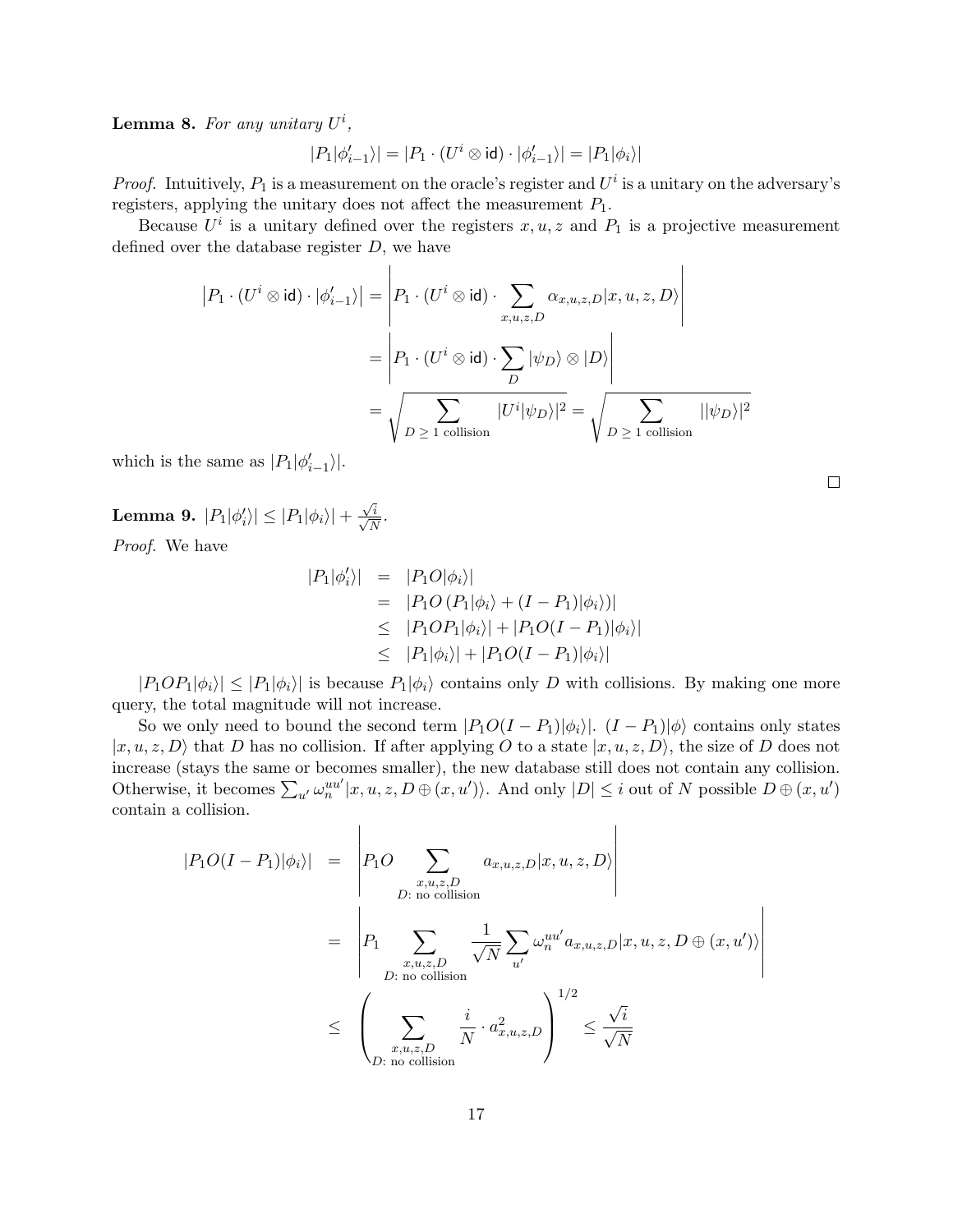By combining lemma 8 and lemma 9, we have that  $|P_1|\phi_i\rangle \le \sum_{j=1}^{i-1}$  $\frac{\sqrt{j}}{\sqrt{N}} = O(i^{3/2}/N^{1/2})$ . So we re-prove the following theorem:

**Theorem 10.** For any quantum algorithm, given a random function  $f: X \to Y$  where  $|Y| = N$ . it needs to make  $\Omega(N^{1/3})$  quantum queries to find a 2-collision with constant probability.

### 4.2 Intuition for generalizations

Here is the intuition for  $k = 3$ : as we have seen in the proof for  $k = 2$ , after  $T_1 = O(N^{1/3})$  quantum queries, the database has high probability to contain a 2-collision. Following the same formula, after making  $T_2$  queries, the amplitude that it contains two 2-collisions is about

$$
\sum_{T_1+1}^{T_2} \frac{\sqrt{i}}{\sqrt{N}} = O\left(\frac{T_2^{3/2} - T_1^{3/2}}{\sqrt{N}}\right) \Rightarrow T_2 = O(2^{2/3} N^{1/3})
$$

And similarly after  $T_i = O(i^{2/3}N^{1/3})$ , the database will contain i 2-collisions. Now we just assume between the  $(T_{i-1} + 1)$ -th query and  $T_i$ -th query, the database contains exactly  $(i - 1)$  2-collisions.

Every time a quantum query is made to a database with i 2-collisions, with probability at most  $i/N$ , the new database will contain a 3-collision. Similar to the lemma 9, when we make queries until the database contains  $m$  2-collisions, the amplitude that it contains a 3-collision in the database is at most

$$
\sum_{i=1}^{m} \frac{\sqrt{i}}{\sqrt{N}} (T_i - T_{i-1}) \approx \int_{1}^{m} \frac{x^{1/6}}{N^{1/6}} dx \approx x^{7/6}/N^{1/6}
$$

which gives us that the number of 2-collisions is  $m = N^{1/7}$ . And the total number of quantum queries is  $T_m = m^{2/3} \cdot N^{1/3} = N^{3/7}$  which is what we expected.

In the following sections, we will show how to bound the probability/amplitude of finding a  $k = 2, 3, 4$ -collision and any constant k-collision with constant probability. All the proof ideas are explained step by step through the proof for  $k = 2, 3, 4$ . The proof for any constant k is identical to the proof for  $k = 4$  but every parameter is replaced with functions of k.

#### 4.3 Lower Bound for 2-collisions

Let  $P_{2,j}$  be a projection spanned by all the states with D containing at least j distinct 2-collisions in the compressed phase oracle model.

$$
P_{2,j} = \sum_{\substack{x,u,z \\ D:\ z \ j \ \text{2-collisions}}} |x, u, z, D\rangle \langle x, u, z, D|
$$

Let the current joint state be  $|\phi\rangle$  (after making i quantum queries but before the  $(i + 1)$ -th query), and  $|\phi'\rangle$  be the state after making the  $(i + 1)$ -th quantum query.

$$
|\phi\rangle = \sum_{x,u,z,D} a_{x,u,z,D} |x,u\rangle \otimes |z,D\rangle
$$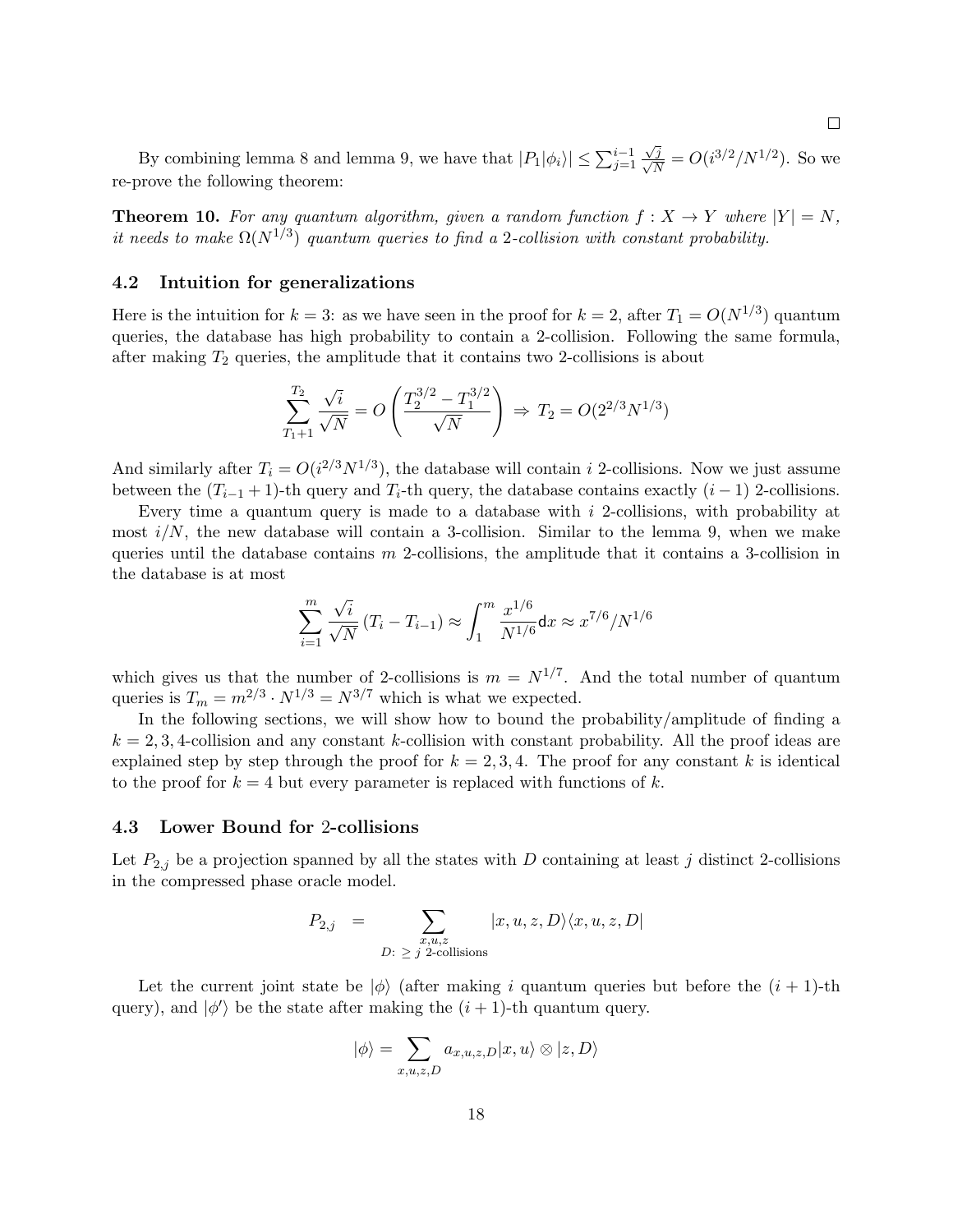We have the relation following from lemma 9:

$$
\begin{array}{lcl} |P_{2,1}|\phi'\rangle| & \leq & \displaystyle |P_{2,1}|\phi\rangle| + \frac{\sqrt{i}}{\sqrt{N}}\\ \\ |P_{2,j}|\phi'\rangle| & \leq & \displaystyle |P_{2,j}|\phi\rangle| + \frac{\sqrt{i}}{\sqrt{N}}|P_{2,j-1}|\phi'\rangle| \text{ for all } j>0 \end{array}
$$

Let  $|\phi_0\rangle, |\phi_1\rangle, \dots, |\phi_i\rangle$  be the state after making  $0, 1, \dots, i$  quantum queries respectively. Let  $f_{i,j} = |P_{2,j}|\phi_i\rangle$ . We rewrite the relations using  $f_{i,j}$ :

$$
f_{i,1} \leq f_{i-1,1} + \frac{\sqrt{i-1}}{\sqrt{N}} = \sum_{0 \leq l < i} \frac{\sqrt{l}}{\sqrt{N}} < \frac{i^{3/2}}{\sqrt{N}}
$$
\n
$$
f_{i,j} \leq f_{i-1,j} + \frac{\sqrt{i-1}}{N} f_{i-1,j-1}
$$
\n
$$
= \sum_{0 \leq l_1 < i} \frac{\sqrt{l_1}}{\sqrt{N}} f_{l_1,j-1}
$$
\n
$$
= \sum_{0 \leq l_2 < l_1 < i} \frac{\sqrt{l_1}}{\sqrt{N}} \frac{\sqrt{l_2}}{\sqrt{N}} f_{l_2,j-2}
$$
\n
$$
= \sum_{0 \leq l_j < l_{j-1} < \dots < l_2 < l_1 < i} \prod_{k=1}^j \left( \frac{\sqrt{l_k}}{\sqrt{N}} \right)
$$
\n
$$
\leq \frac{1}{j!} \sum_{0 \leq l_j, l_{j-1}, \dots, l_2, l_1 < i} \prod_{k=1}^j \left( \frac{\sqrt{l_k}}{\sqrt{N}} \right)
$$
\n
$$
= \frac{1}{j!} (f_{i,1})^j
$$
\n
$$
\leq \left( \frac{e \cdot i^{3/2}}{j \sqrt{N}} \right)^j
$$

We observe that when  $i = o(j^{2/3}N^{1/3}), f_{i,j} = o(1)$ .

**Corollary 11.** For any quantum algorithm, given a random function  $f : X \to Y$  where  $|Y| = N$ , by making i queries, the probability of finding constant j 2-collisions is at most  $O\left(\frac{i^3}{N}\right)$  $\frac{i^3}{N})^j$ .

**Theorem 12.** For any quantum algorithm, given a random function  $f : X \to Y$  where  $|Y| = N$ , it needs to make  $\Omega(j^{2/3}N^{1/3})$  quantum queries to find j 2-collisions with constant probability.

### 4.4 Lower Bound for 3-collisions

Let  $P_{3,k}$  be a projection spanned by all the states with D containing at least k distinct 3-collisions in the compressed phase model. And let  $P_{3,j,k}$  be a projection spanned by all the states with D containing **exactly**  $j$  distinct 2-collisions and at least  $k$  3-collisions.

Let the current joint state be  $|\phi\rangle$  (after making i quantum queries but before the  $(i + 1)$ -th query), and  $|\phi'\rangle$  be the state after making the  $(i + 1)$ -th quantum query. We have the following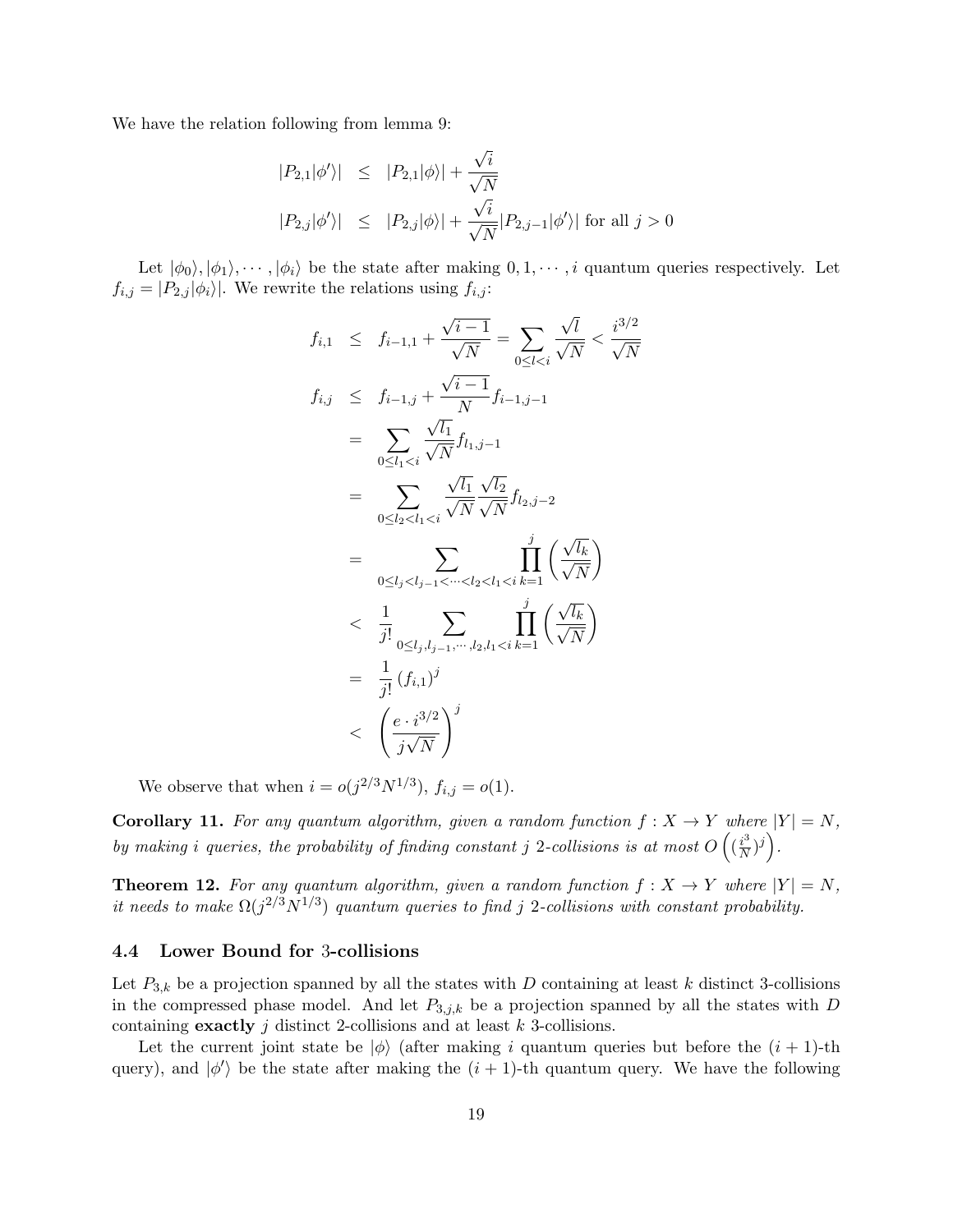relation similar to Lemma 9:

$$
|P_{3,k}|\phi'\rangle| \leq |P_{3,k}|\phi\rangle| + \left|P_{3,k}\sum_{l\geq 0}\sum_{\substack{x,u,z\\ \text{exactly $l$ $2$-collisions}}}\frac{1}{\sqrt{N}}\sum_{u'}\omega_n^{uu'}\cdot\alpha_{x,u,z,D}|x,u,z,D\oplus (x,u')\rangle\right|
$$

where the first term means  $D$  already contains at least  $k$  3-collisions before the query; and the second term is the case where a new 3-collision is added into the database. Similar to Lemma 9, only l out of N u' will make  $D \oplus (x, u')$  contain k 3-collisions. So we have,

$$
|P_{3,k}|\phi'\rangle| \le |P_{3,k}|\phi\rangle| + \sqrt{\sum_{l\geq 0} \frac{l}{N} \sum_{\substack{x,u,z\\ \text{exactly } l \text{ 2-collisions} \\ \text{exactly } k-1 \text{ 3-collision} }} |\alpha|_{x,u,z,D}^2}
$$

$$
\le |P_{3,k}|\phi\rangle| + \sqrt{\sum_{l\geq 0} \frac{l}{N} |P_{3,l,k-1}|\phi\rangle|^2}
$$

Let  $g_{i,k}$  be the amplitude  $|P_{3,k}|\phi_i\rangle|$  and  $g_{i,j,k} = |P_{3,j,k}|\phi_i\rangle|$ . It is easy to see  $g_{i,0} \leq 1$  for any  $i \geq 0$  since it is an amplitude. We have the following:

$$
g_{i,k} \leq g_{i-1,k} + \sqrt{\sum_{l \geq 0} \frac{l}{N} \cdot g_{i-1,l,k-1}^2}
$$

Let  $f_{i,j} = |P_{2,j}|\phi_i\rangle|$ . Define  $h_3(i) = \max\{2e \cdot \frac{i^{3/2}}{\sqrt{N}}, 10N^{1/8}\}\.$  We have the following lemma:

Lemma 13.

$$
g_{i,k} \le g_{i-1,k} + \sqrt{\frac{h_3(i-1)}{N}} g_{i-1,k-1} + f_{i-1,h_3(i-1)}
$$

Proof.

$$
g_{i,k} \leq g_{i-1,k} + \sqrt{\sum_{l\geq 0} \frac{l}{N} \cdot g_{i-1,l,k-1}^2}
$$
  
\n
$$
\leq g_{i-1,k} + \sqrt{\sum_{0 \leq l \leq h_3(i-1)} \frac{l}{N} \cdot g_{i-1,l,k-1}^2} + \sqrt{\sum_{l>h_3(i-1)} 1 \cdot g_{i-1,l,k-1}^2}
$$
  
\n
$$
\leq g_{i-1,k} + \sqrt{\frac{h_3(i-1)}{N}} \cdot \sqrt{\sum_{l\geq 0} g_{i-1,l,k-1}^2} + \sqrt{\sum_{l>h_3(i-1)} g_{i-1,l,k-1}^2}
$$
  
\n
$$
\leq g_{i-1,k} + \sqrt{\frac{h_3(i-1)}{N}} \cdot g_{i-1,k-1} + f_{i-1,h_3(i-1)}
$$

Here, in the last line, we used the fact that  $\sum_{l\geq 0} g_{i-1,l,k-1}^2$  represents the total probability of the database having  $k-1$  distinct 3-collisions, and so is equal to  $g_{i-1,k-1}^2$ . Similarly, we used that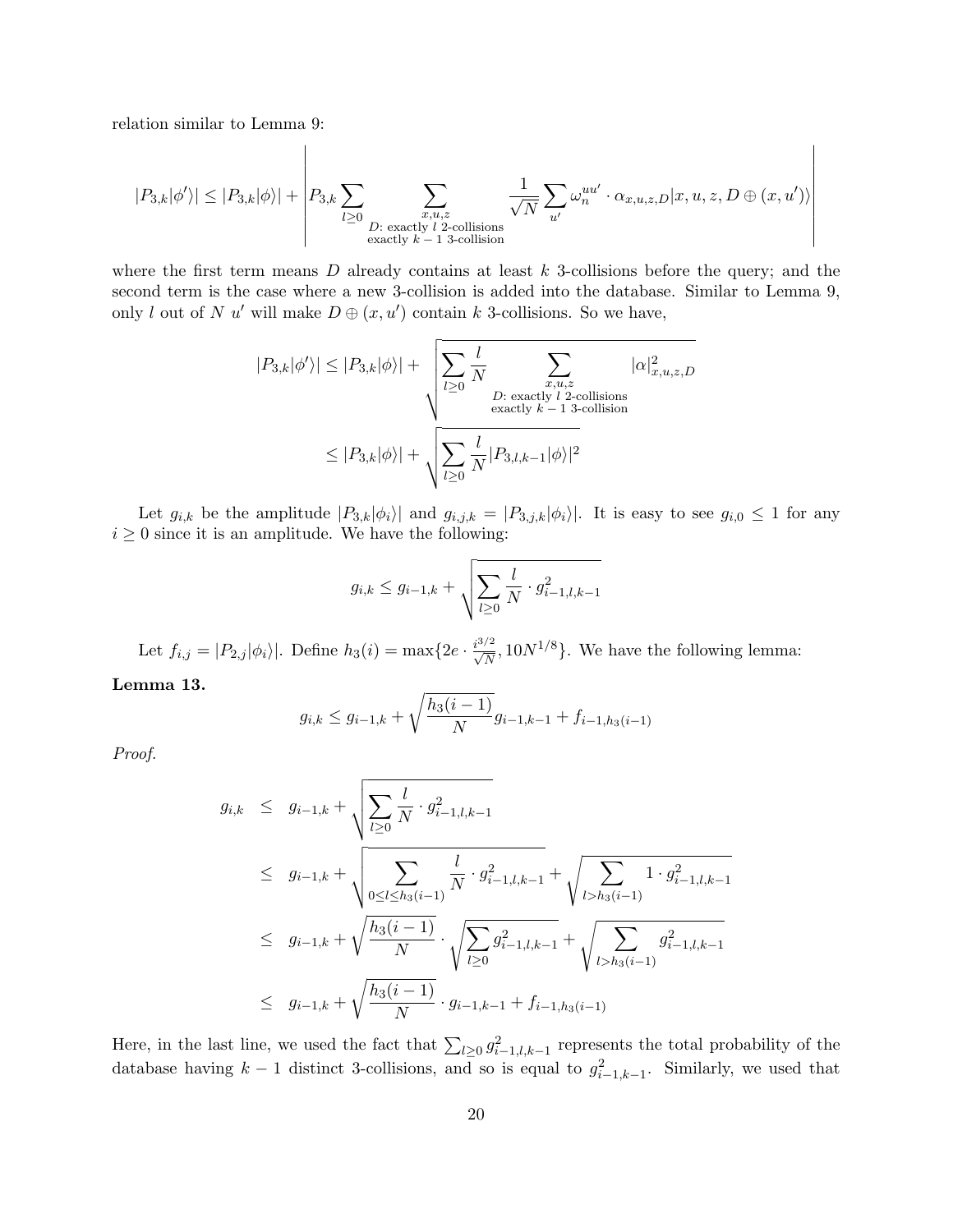$\sum_{l>h_3(i-1)} g_{i-1,l,k-1}^2$  represents the total probability of having at least  $k-1$  distinct 3-collisions and at least  $h_3(i-1)$  distinct 2-collisions. This probability is bounded above by the probability of just having at least  $h_3(i-1)$  distinct 2-collisions, which is  $f_{i-1,h_3(i-1)}^2$ .

Lemma 14.  $Define \ A_i = \sum_{l=0}^{i-1} \sqrt{\frac{h_3(l)}{N}}$  $\frac{3(b)}{N}$ . Then  $g_{i,k}$  can be bounded as the following:

$$
g_{i,k} \leq \frac{A_i^k}{k!} + 2^{-N^{1/8}}
$$
 for all  $i \leq N^{1/2}, 1 \leq k \leq N^{1/8}$ 

Proof. If we expand Lemma 13, we have

$$
g_{i,k} \le g_{i-1,k} + \sqrt{\frac{h_3(i-1)}{N}} g_{i-1,k-1} + f_{i-1,h_3(i-1)}
$$
  
\n
$$
\le g_{i-2,k} + \sum_{l=i-2}^{i-1} \left( \sqrt{\frac{h_3(l)}{N}} g_{l,k-1} + f_{l,h_3(l)} \right)
$$
  
\n:  
\n
$$
\le g_{0,k} + \sum_{l=0}^{i-1} \left( \sqrt{\frac{h_3(l)}{N}} g_{l,k-1} + f_{l,h_3(l)} \right)
$$

where if  $k \geq 1$ ,  $g_{0,k} = 0$ . Next,

$$
g_{i,k} \leq \sum_{0 \leq l < i} \sqrt{\frac{h_3(l)}{N}} g_{l,k-1} + \sum_{0 \leq l < i} f_{l,h_3(l)} \\
\leq \sum_{0 \leq l < i} \sqrt{\frac{h_3(l)}{N}} g_{l,k-1} + N^{1/2} \left(\frac{1}{2}\right)^{10N^{1/8}} \\
\leq \sum_{0 \leq l < i} \sqrt{\frac{h_3(l)}{N}} g_{l,k-1} + 2^{-9.5N^{1/8}}
$$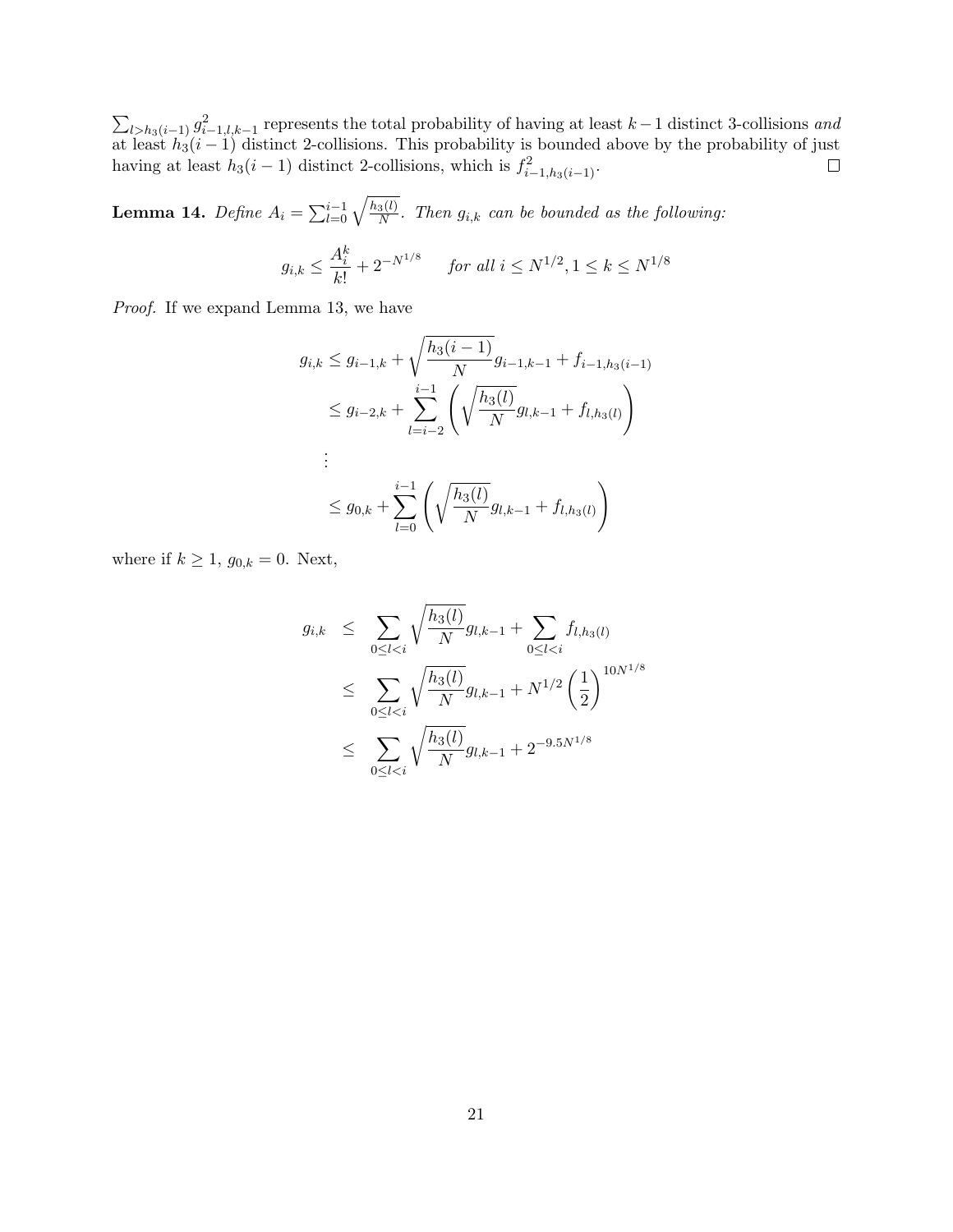By recursively expanding the inequality, we will get

$$
g_{i,k} \leq \sum_{0 \leq l_1 < i} \sqrt{\frac{h_3(l_1)}{N}} g_{l_1,k-1} + 2^{-9.5N^{1/8}}
$$
\n
$$
\leq \sum_{0 \leq l_1 < i} \sqrt{\frac{h_3(l_1)}{N}} \left( \sum_{0 \leq l_2 < l_1} \sqrt{\frac{h_3(l_2)}{N}} g_{l_2,k-2} + 2^{-9.5N^{1/8}} \right) + 2^{-9.5N^{1/8}}
$$
\n
$$
\leq \sum_{0 \leq l_1 < i} \sqrt{\frac{h_3(l_1)}{N}} \left( \sum_{0 \leq l_2 < l_1} \sqrt{\frac{h_3(l_2)}{N}} \left( \sum_{0 \leq l_3 < l_2} \sqrt{\frac{h_3(l_3)}{N}} \cdots \right) + 2^{-9.5N^{1/8}} \right) + 2^{-9.5N^{1/8}}
$$
\n
$$
= \sum_{0 \leq l_k < l_{k-1} < \dots < l_1 < i} \prod_{j=1}^k \left( \sqrt{\frac{h_3(l_j)}{N}} \right) + 2^{-9.5N^{1/8}} \sum_{t=0}^{k-1} \sum_{0 \leq l_t < l_{k-1} < \dots < l_1 < i} \prod_{j=1}^t \left( \sqrt{\frac{h_3(l_j)}{N}} \right)
$$
\n
$$
< \frac{A_i^k}{k!} + \sum_{t=0}^{k-1} \frac{A_i^t}{t!} \cdot 2^{-9.5N^{1/8}}
$$
\n
$$
< \frac{A_i^k}{k!} + e^{A_i} \cdot 2^{-9.5N^{1/8}}
$$

We then bound  $A_i$  for all  $i \leq N^{1/2}$  (we can always assume  $i = o(N^{1/2})$ , because finding any constant-collision using  $O(N^{1/2})$  quantum queries is easy by a quantum computer, just repeatedly applying Grover's algorithm):

$$
A_i \leq \sum_{l=1}^i \frac{\sqrt{2e \cdot l^{3/2}}}{N^{3/4}} + \sum_{l:h_3(l)=10N^{1/8}} \frac{\sqrt{10N^{1/8}}}{N^{1/2}}
$$
  
 
$$
\leq \sqrt{2e} \cdot \frac{i^{7/4}}{N^{3/4}} + O\left(N^{-1/48}\right)
$$

Which implies  $A_i < 2e \cdot N^{1/8}$  (by letting  $i =$ √ N). So we complete the proof:

$$
g_{i,k} \leq \frac{A_i^k}{k!} + e^{A_i} \cdot 2^{-9.5N^{1/8}}
$$
  
 
$$
\leq \frac{A_i^k}{k!} + e^{2e \cdot N^{1/8}} \cdot 2^{-9.5N^{1/8}}
$$
  
 
$$
< \frac{A_i^k}{k!} + 2^{-N^{1/8}}
$$

 $\Box$ 

**Theorem 15.** For any quantum algorithm, given a random function  $f: X \to Y$  where  $|Y| = N$ , it needs to make  $\Omega(j^{4/7}N^{3/7})$  quantum queries to find j 3-collisions for any  $j \le N^{1/8}$  with constant probability.

Proof. We have two cases:

• When j is a constant: If  $i^* = o(N^{3/7})$ , we have  $g_{i^*,j} \leq o(1) + O(N^{-1/48})$ .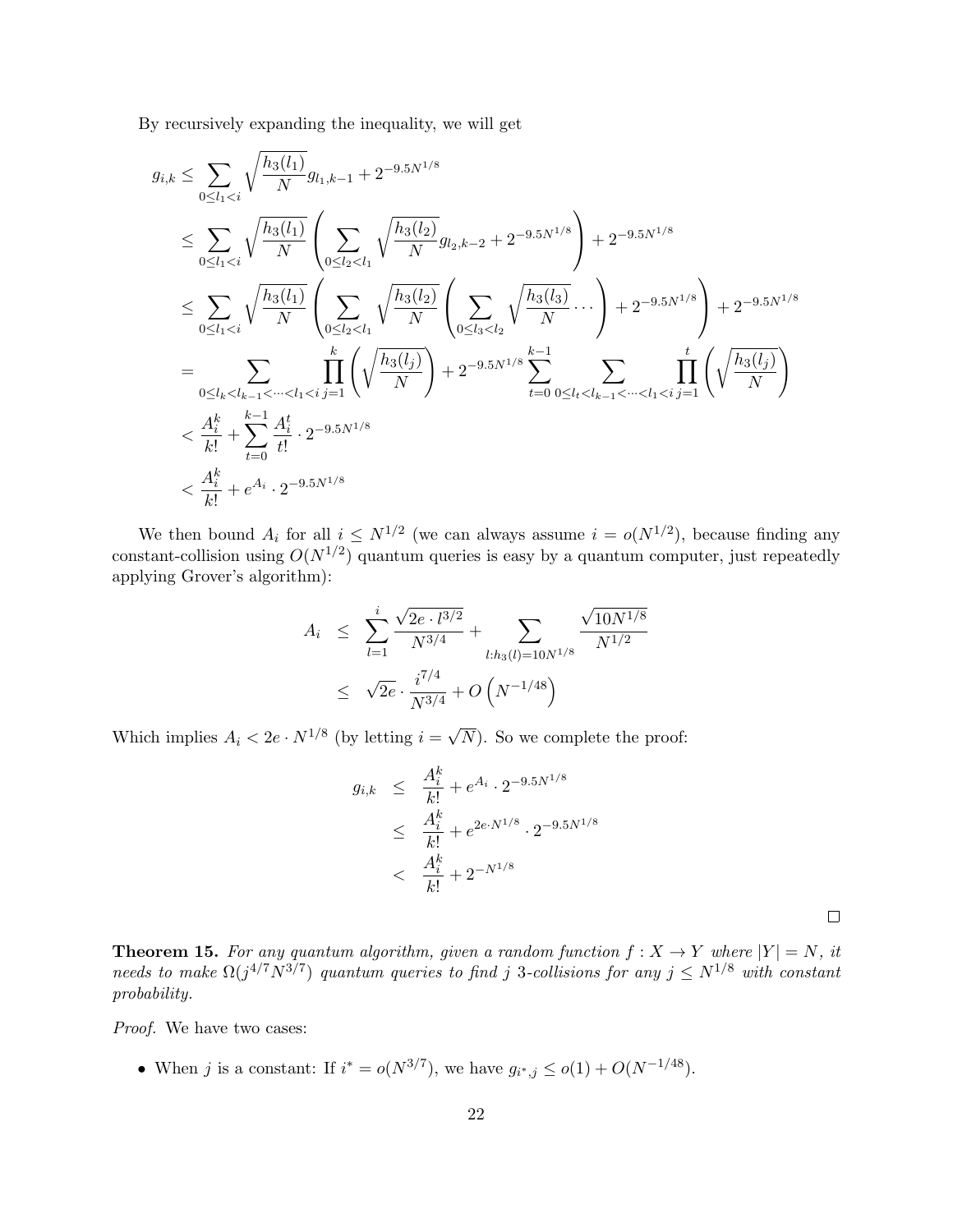• When j is not a constant: For any j, let i<sup>\*</sup> be the largest integer such that  $A_{i^*} < \frac{1}{2}$  $\frac{1}{2e} \cdot j$ . In this case,  $i^* = O(j^{4/7}N^{3/7})$ . So the probability of having at least j 3-collisions is bounded by  $g_{i^*,j}^2$  where  $g_{i^*,j} \leq (eA_{i^*}/j)^j + 2^{-N^{1/8}} \leq 2^{-j+1} + 2^{-N^{1/8}} = o(1)$ .

 $\Box$ 

### 4.5 Lower Bound for 4-collisions

Here we show the proof for lower bound of finding 4-collisions. The proof for arbitrary constant has the same structure but different parameters which is shown in the next section. We prove the case of 4-collisions here to give the idea before generalizing.

Let  $f_{i,j}$  be the amplitude of the database containing at least j 3-collisions after making i quantum queries,  $g_{i,j,k}$  be the amplitude of the database containing exactly j 3-collisions and at least k 4-collisions after i quantum queries,  $g_{i,k}$  be the amplitude of containing at least k 4-collisions after i quantum queries.

As we have seen in the last proof, we have

$$
g_{i,k} \leq g_{i-1,k} + \sqrt{\sum_{l \geq 0} \frac{l}{N} g_{i-1,l,k-1}^2}
$$

Define  $h_4(i) = \max\{(2e)^{3/2} \cdot \frac{i^{7/4}}{N^{3/4}}\}$  $\frac{i^{7/4}}{N^{3/4}}$ , 10 $N^{1/16}$ . Again, we can bound  $g_{i,k}$  by dividing the summation into two parts:

$$
g_{i,k} \leq g_{i-1,k} + \sqrt{\sum_{l \leq h_4(i-1)} \frac{l}{N} g_{i-1,l,k-1}^2} + \sqrt{\sum_{l > h_4(i-1)} 1 \cdot g_{i-1,l,k-1}^2}
$$
  

$$
\leq g_{i-1,k} + \sqrt{\frac{h_4(i-1)}{N}} g_{i-1,k-1} + f_{i-1,h_4(i-1)}
$$
  

$$
\vdots
$$
  

$$
\leq \sum_{0 \leq l < i} \sqrt{\frac{h_4(l)}{N}} g_{l,k-1} + \sum_{0 \leq l < i} f_{l,h_4(l)}
$$

The second term can be bounded as the following (and we can safely assume  $i < N^{1/2}$ )

$$
\sum_{0 \le l < i} f_{l, h_4(l)} \le \sum_{0 \le l < i} \left( \frac{A_l^{h_4(l)}}{h_4(l)!} + 2^{-N^{1/8}} \right)
$$
\n
$$
\le \sum_{0 \le l < i} \left( \frac{eA_l}{h_4(l)} \right)^{h_4(l)} + N^{1/2} \cdot 2^{-N^{1/8}}
$$
\n
$$
\le \sum_{0 \le l < i} \left( \frac{1}{2} + o(1) \right)^{10N^{1/16}} + N^{1/2} \cdot 2^{-N^{1/8}}
$$
\n
$$
\le 2^{-9.5N^{1/16}}
$$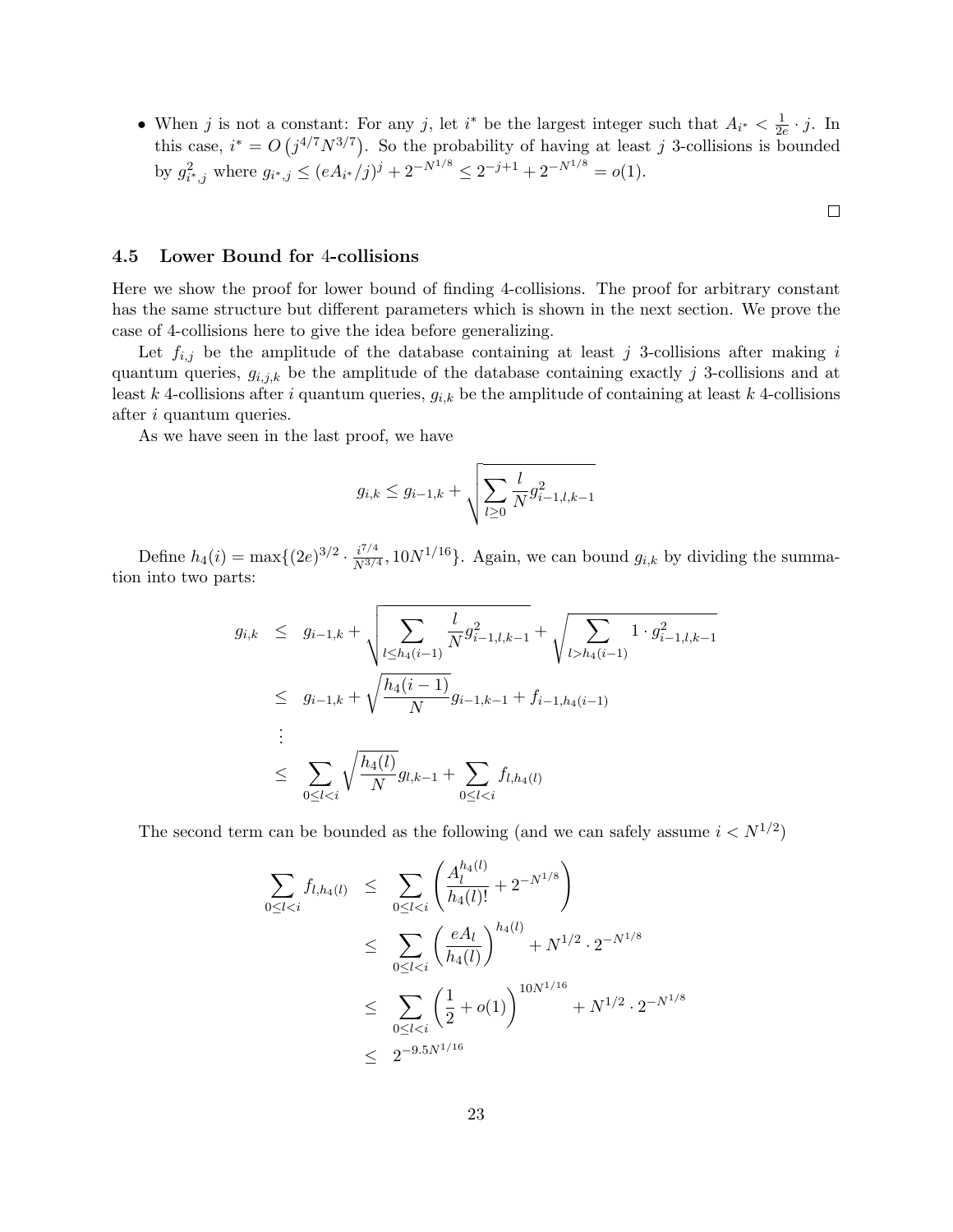Let  $B_i = \sum_{0 \leq l < i} \sqrt{\frac{h_4(l)}{N}}$  $\frac{4(l)}{N}$ . And similarly, for all  $i \leq N^{1/2}$ ,

$$
B_i \le (2e)^{3/4} \frac{i^{15/8}}{N^{7/8}} + O(N^{-\frac{1}{16} \cdot \frac{1}{14}})
$$

The proof follows from the last proof for  $k = 3$ . A generalized version (for any constant) can be found in the next section. And  $B_i$  is bounded by  $B_{\sqrt{N}}$  which is at most  $2e \cdot N^{1/16}$ .

Finally we have the following closed form:

$$
g_{i,k} \le \frac{B_i^k}{k!} + \sum_{l=0}^{k-1} \frac{B_i^l}{l!} \cdot 2^{-9.5N^{1/16}} < \frac{B_i^k}{k!} + e^{B\sqrt{N}} \cdot 2^{-9.5N^{1/16}} \le \frac{B_i^k}{k!} + 2^{-N^{1/16}}
$$

So we can conclude the following theorem:

**Theorem 16.** For any quantum algorithm, given a random function  $f: X \to Y$  where  $N = |Y|$ , it needs to make  $\Omega(j^{8/15}N^{7/15})$  quantum queries to find j 4-collisions for any  $j \le N^{1/16}$  with constant probability.

### 4.6 Lower bound for finding a constant-collision

In this section, we are going to show that the theorem can be generalized to any constant-collision. Let  $f_{i,j}$  be the amplitude of the database containing at least j distinct s-collisions after i quantum queries,  $g_{i,j,k}$  be the amplitude of the database containing exactly j distinct s-collisions and at least k distinct  $(s + 1)$ -collisions after i quantum queries. Also let  $g_{i,k}$  be the amplitude of the database with at least k distinct  $(s + 1)$ -collisions after i quantum queries.

We assume  $f_{i,j}$  is only defined for  $i \leq \sqrt{N}$ ,  $1 \leq j \leq N^{1/2^{s}}$  and  $g_{i,k}$  is only defined for  $i \leq$ We assume  $j_{i,j}$  is only defined for  $i \leq \sqrt{x}, 1 \leq j$ <br> $\sqrt{N}, 1 \leq k \leq N^{1/2^{s+1}}$ . It holds for the base cases  $s = 4$ .

Define  $h_s(i)$  (for any  $s \geq 3$ ) as the following:

$$
h_s(i) = \max\left\{ (2e)^{\frac{2^{s-2}-1}{2^{s-3}}} \frac{i^{(2^{s-1}-1)/2^{s-2}}}{N^{(2^{s-2}-1)/2^{s-2}}}, 10 \cdot N^{1/2^s} \right\}
$$

It holds for  $s = 3, 4$  where  $h_3(i) = \max\{(2e) \cdot i^{3/2}/N^{1/2}, 10N^{1/8}\}\$  and  $h_4(i) = \max\{(2e)^{3/2} \cdot$  $i^{7/4}/N^{3/4}, 10N^{1/16}$ .

Define  $A_{i,s} = \sum_{l=0}^{i-1} \sqrt{\frac{h_s(l)}{N}}$  $\frac{\overline{s(l)}}{N}$ . And  $A_{i,s} \leq (2e)^{\frac{2^{s-2}-1}{2^{s-2}}} \frac{i^{(2^s-1)/2^{s-1}}}{N^{(2^{s-1}-1)/2^{s-1}}} + O(N^{-1/(2^s(2^s-2))})$ . It is easy to see  $A_i$  and  $B_i$  in the last proof are  $A_{i,3}$  and  $A_{i,4}$ .

**Lemma 17.**  $A_{i,s} \leq (2e)^{\frac{2^{s-2}-1}{2^{s-2}}} \frac{i^{(2^s-1)/2^{s-1}}}{N^{(2^s-1}-1)/2^{s-1}} + O(N^{-1/(2^s(2^s-2))})$  holds for all constant  $s \geq 3$ .

The lemma is consistent with the cases where  $s = 3, 4$ .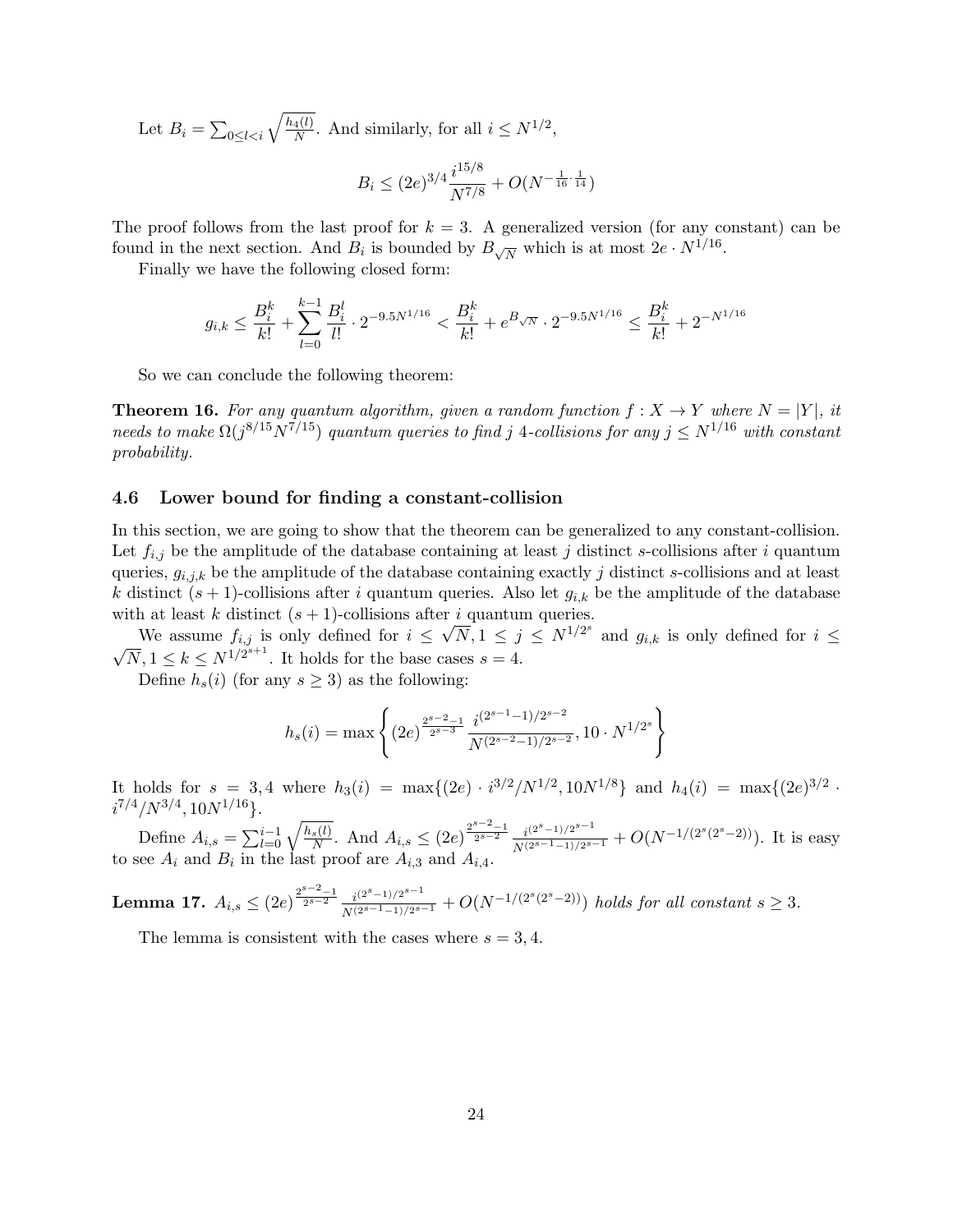Proof.

$$
A_{i,s} = \sum_{l=0}^{i-1} \sqrt{\frac{h_s(l)}{N}} = \sum_{l:h_s(l)=10N^{1/2^s}} \sqrt{\frac{10N^{1/2^s}}{N}} + \sum_{l:h_s(l)>10N^{1/2^s}} \sqrt{\frac{h_s(l)}{N}} = \sum_{l:h_s(l)=10N^{1/2^s}} \sqrt{\frac{10N^{1/2^s}}{N}} + \sum_{l=0}^{i-1} (2e)^{\frac{2^{s-2}-1}{2^{s-2}}} \frac{l^{(2^{s-1}-1)/2^{s-1}}}{N^{(2^{s-2}-1)/2^{s-1}}} \cdot N^{-1/2}
$$

where the second summation is at most  $(2e)^{\frac{2^{s-2}-1}{2^{s-2}}} \frac{i^{(2^s-1)/2^{s-1}}}{N^{(2^{s-1}-1)/2^{s-1}}}$  and the first summation is at most

$$
\sum_{l:h_s(l)=10N^{1/2^s}} \sqrt{\frac{10N^{1/2^s}}{N}} = \sqrt{\frac{10N^{1/2^s}}{N}} \cdot O\left(N^{\left(\frac{1}{2^s}+1-\frac{1}{2^{s-2}}\right) \cdot \frac{2^{s-2}}{2^{s-1}-1}}\right)
$$
\n
$$
\leq O\left(N^{-\frac{1}{2}+\frac{1}{2^{s+1}}} \cdot N^{\frac{2^s-3}{4(2^{s-1}-1)}}\right)
$$
\n
$$
\leq O\left(N^{-\frac{1}{2^s(2^s-2)}}\right)
$$

which completes the proof.

Finally, we assume  $f_{i,j} \leq \frac{A_{i,s}^j}{j!} + O(2^{-N^{1/2^s}})$  which holds for both  $s = 3, 4$ . We are going to show it holds for  $(s + 1)$ , in other words,  $g_{i,k} \leq \frac{A_{i,s+1}^k}{k!} + O(2^{-N^{1/2^{s+1}}})$ . And by induction, it holds for all constant s.

As we have seen in the last proof, we have the following inequality:

$$
g_{i,k} \leq g_{i-1,k} + \sqrt{\sum_{l\geq 0} \frac{l}{N} g_{i-1,l,k-1}^2}
$$
  
 
$$
\leq g_{i-1,k} + \sqrt{\frac{h_{s+1}(i-1)}{N}} \cdot g_{i-1,k-1} + f_{i-1,h_{s+1}(i-1)}
$$

where as  $i \leq N^{1/2}$ , for sufficient large N, the last term  $f_{i-1,h_{s+1}(i-1)}$  can be bounded as:

$$
f_{i-1,h_{s+1}(i-1)} \leq \frac{A_{i-1,s}^{h_{s+1}(i-1)}}{h_{s+1}(i-1)!} + O(2^{-N^{1/2^{s}}})
$$
  
\n
$$
\leq \left(e \cdot \frac{(2e)^{\frac{2^{s-2}-1}{2^{s-2}}\frac{(i-1)^{(2^{s}-1)/2^{s-1}}}{N^{(2s-1-1)/2^{s-1}}} + O(N^{-1/(2^{s}(2^{s}-2))})}{N^{(2s-1-1)/2^{s-1}}\frac{10N^{1/2^{s+1}}}{N^{(2s-1-1)/2^{s-1}}}, 10 \cdot N^{1/2^{s+1}}\right)} + O(2^{-N^{1/2^{s}}})
$$
  
\n
$$
\leq \left(\frac{1}{2} + o(1)\right)^{10N^{1/2^{s+1}}} + O(2^{-N^{1/2^{s}}})
$$

 $\Box$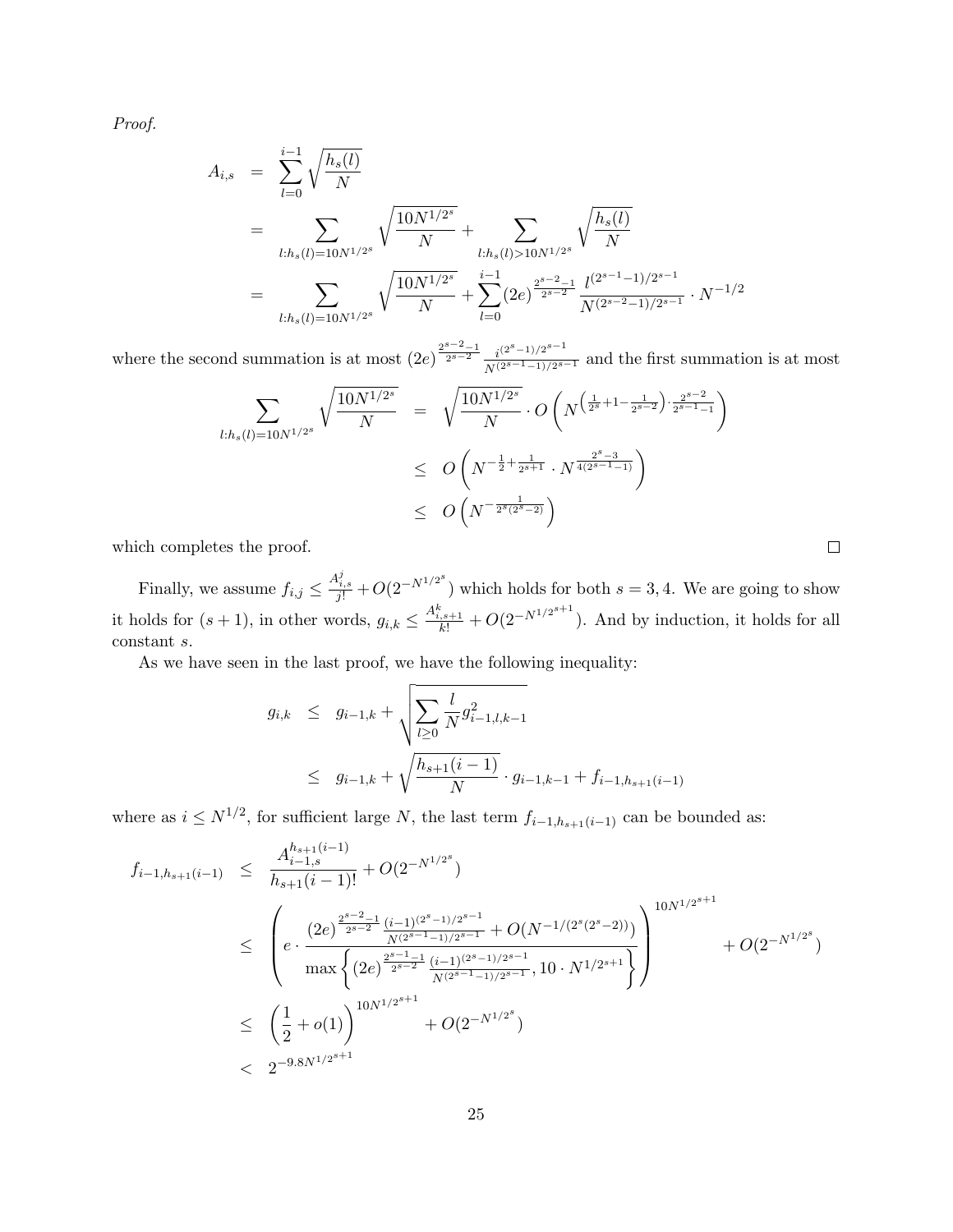By expanding the inequality, we get

$$
g_{i,k} \leq \sum_{l=0}^{i-1} \sqrt{\frac{h_{s+1}(l)}{N}} g_{l,k-1} + N^{1/2} \cdot 2^{-9.8N^{1/2^{s+1}}}
$$
  
\n
$$
\leq \sum_{l=0}^{i-1} \sqrt{\frac{h_{s+1}(l)}{N}} g_{l,k-1} + 2^{-9.5N^{1/2^{s+1}}}
$$
  
\n
$$
\leq \frac{A_{i,s+1}^k}{k!} + \sum_{l=0}^{k-1} \frac{A_{i,s+1}^l}{l!} \cdot 2^{-9.5N^{1/2^{s+1}}}
$$
  
\n
$$
\leq \frac{A_{i,s+1}^k}{k!} + e^{A_{i,s+1}} \cdot 2^{-9.5N^{1/2^{s+1}}}
$$

Because  $i \leq$  $\sqrt{N}$ ,  $A_{i,s+1} < 2eN^{1/2^{s+1}}$ . Finally, we have

$$
g_{i,k} \leq \frac{A_{i,s+1}^k}{k!} + 2^{-N^{1/2^{s+1}}}
$$

which completes the induction. So we have the following theorem:

**Corollary 18.** For any constant  $s \geq 2$ , let  $f_{i,j}$  be the amplitude of the database containing at least *j* s-collisions after *i* quantum queries. For all  $1 \le j \le N^{1/2^{s}}$ , we have

$$
f_{i,j} \le \frac{A_{i,s}^j}{j!} + O(2^{-N^{1/2^s}})
$$

where

$$
A_{i,s} \le (2e)^{\frac{2^{s-2}-1}{2^{s-2}}} \frac{i^{(2^s-1)/2^{s-1}}}{N^{(2^{s-1}-1)/2^{s-1}}} + O(N^{-1/(2^s(2^s-2))})
$$

**Theorem 19.** For any quantum algorithm, given a random function  $f: X \to Y$  where  $N = |Y|$ , it needs to make  $\Omega(j^{2^{s-1}/(2^s-1)}N^{(2^{s-1}-1)/(2^s-1)})$  quantum queries to find j s-collisions for any j  $\leq$  $N^{1/2^{s}}$ .

Moreover, for any quantum algorithm, given a random function  $f: X \to Y$  where  $N = |Y|$ , it needs to make  $\Omega(N^{(2^{s-1}-1)/(2^{s}-1)})$  quantum queries to find one s-collision.

# References

- [Amb04] Andris Ambainis. Quantum walk algorithm for element distinctness. In 45th FOCS, pages 22–31. IEEE Computer Society Press, October 2004.
- [AS04] Scott Aaronson and Yaoyun Shi. Quantum lower bounds for the collision and the element distinctness problems. J. ACM, 51(4):595–605, July 2004.
- [BBBV97] Charles H. Bennett, Ethan Bernstein, Gilles Brassard, and Umesh Vazirani. Strengths and weaknesses of quantum computing.  $SIAM$  J. Comput.,  $26(5):1510-1523$ , 1997.
- [BBHT98] Michel Boyer, Gilles Brassard, Peter Høyer, and Alain Tapp. Tight bounds on quantum searching. Fortschritte der Physik: Progress of Physics, 46(4-5):493–505, 1998.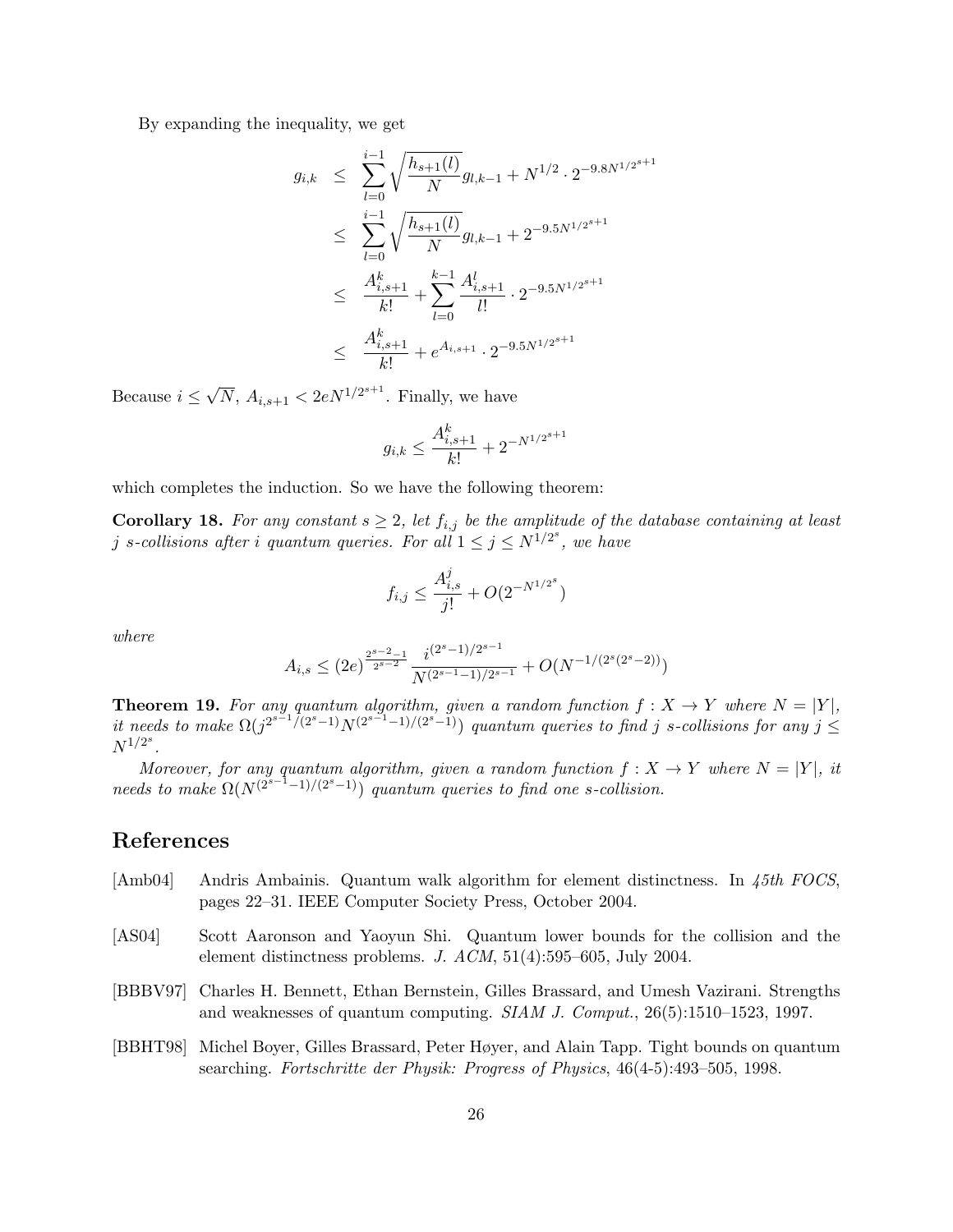- [BDF<sup>+</sup>11] Dan Boneh, Özgür Dagdelen, Marc Fischlin, Anja Lehmann, Christian Schaffner, and Mark Zhandry. Random oracles in a quantum world. In Dong Hoon Lee and Xiaoyun Wang, editors, *ASIACRYPT 2011*, volume 7073 of *LNCS*, pages 41–69. Springer, Heidelberg, December 2011.
- [BDRV18] Itay Berman, Akshay Degwekar, Ron D. Rothblum, and Prashant Nalini Vasudevan. Multi-collision resistant hash functions and their applications. In Jesper Buus Nielsen and Vincent Rijmen, editors, EUROCRYPT 2018, Part II, volume 10821 of LNCS, pages 133–161. Springer, Heidelberg, April / May 2018.
- [Bel12] Aleksandrs Belovs. Learning-graph-based quantum algorithm for k-distinctness. In 53rd FOCS, pages 207–216. IEEE Computer Society Press, October 2012.
- [BES17] Marko Balogh, Edward Eaton, and Fang Song. Quantum collision-finding in nonuniform random functions. Cryptology ePrint Archive, Report 2017/688, 2017. http: //eprint.iacr.org/2017/688.
- [BHT98] Gilles Brassard, Peter Høyer, and Alain Tapp. Quantum cryptanalysis of hash and claw-free functions. In LATIN: : Theoretical Informatics, Latin American Symposium, pages 163–169. SPRINGER, 1998.
- [BKP18] Nir Bitansky, Yael Tauman Kalai, and Omer Paneth. Multi-collision resistance: a paradigm for keyless hash functions. In Ilias Diakonikolas, David Kempe, and Monika Henzinger, editors, 50th ACM STOC, pages 671–684. ACM Press, June 2018.
- [BKT18] Mark Bun, Robin Kothari, and Justin Thaler. The polynomial method strikes back: tight quantum query bounds via dual polynomials. In Ilias Diakonikolas, David Kempe, and Monika Henzinger, editors, 50th ACM STOC, pages 297–310. ACM Press, June 2018.
- [BS13] Aleksandrs Belovs and Robert Spalek. Adversary lower bound for the k-sum problem. In Robert D. Kleinberg, editor, ITCS 2013, pages 323–328. ACM, January 2013.
- [BZ13] Dan Boneh and Mark Zhandry. Quantum-secure message authentication codes. In Thomas Johansson and Phong Q. Nguyen, editors, EUROCRYPT 2013, volume 7881 of LNCS, pages 592–608. Springer, Heidelberg, May 2013.
- [CN08] Donghoon Chang and Mridul Nandi. Improved indifferentiability security analysis of chopMD hash function. In Kaisa Nyberg, editor, FSE 2008, volume 5086 of LNCS, pages 429–443. Springer, Heidelberg, February 2008.
- [DDKS14] Itai Dinur, Orr Dunkelman, Nathan Keller, and Adi Shamir. Cryptanalysis of iterated Even-Mansour schemes with two keys. In Palash Sarkar and Tetsu Iwata, editors, ASIACRYPT 2014, Part I, volume 8873 of LNCS, pages 439–457. Springer, Heidelberg, December 2014.
- [EU17] Ehsan Ebrahimi and Dominique Unruh. Quantum collision-resistance of non-uniformly distributed functions: Upper and lower bounds. Cryptology ePrint Archive, Report 2017/575, 2017. http://eprint.iacr.org/2017/575.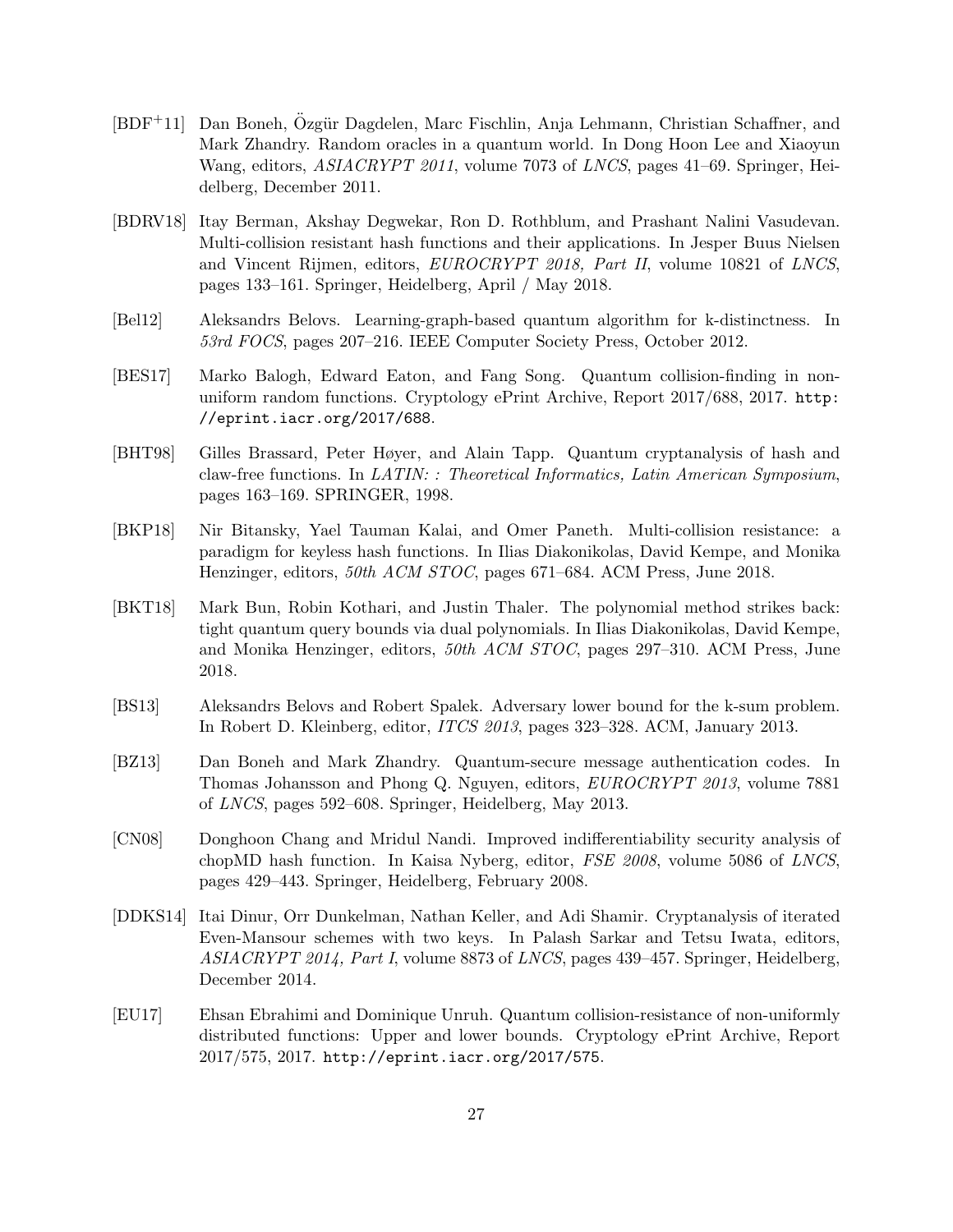- [Gro96] Lov K. Grover. A fast quantum mechanical algorithm for database search. In 28th ACM STOC, pages 212–219. ACM Press, May 1996.
- [HIK+11] Shoichi Hirose, Kota Ideguchi, Hidenori Kuwakado, Toru Owada, Bart Preneel, and Hirotaka Yoshida. A lightweight 256-bit hash function for hardware and low-end devices: Lesamnta-LW. In Kyung Hyune Rhee and DaeHun Nyang, editors, ICISC 10, volume 6829 of LNCS, pages 151–168. Springer, Heidelberg, December 2011.
- [HSTX18] Akinori Hosoyamada, Yu Sasaki, Seiichiro Tani, and Keita Xagawa. Improved quantum multicollision-finding algorithm. Cryptology ePrint Archive, Report 2018/1122, 2018. https://eprint.iacr.org/2018/1122.
- [HSX17] Akinori Hosoyamada, Yu Sasaki, and Keita Xagawa. Quantum multicollision-finding algorithm. In Tsuyoshi Takagi and Thomas Peyrin, editors, ASIACRYPT 2017, Part II, volume 10625 of LNCS, pages 179–210. Springer, Heidelberg, December 2017.
- [JJV02] Eliane Jaulmes, Antoine Joux, and Frédéric Valette. On the security of randomized CBC-MAC beyond the birthday paradox limit: A new construction. In Joan Daemen and Vincent Rijmen, editors, FSE 2002, volume 2365 of LNCS, pages 237–251. Springer, Heidelberg, February 2002.
- [JLM14] Philipp Jovanovic, Atul Luykx, and Bart Mennink. Beyond  $2^{c/2}$  security in spongebased authenticated encryption modes. In Palash Sarkar and Tetsu Iwata, editors, ASIACRYPT 2014, Part I, volume 8873 of LNCS, pages 85–104. Springer, Heidelberg, December 2014.
- [KMRT09] Lars R. Knudsen, Florian Mendel, Christian Rechberger, and Søren S. Thomsen. Cryptanalysis of MDC-2. In Antoine Joux, editor, EUROCRYPT 2009, volume 5479 of LNCS, pages 106–120. Springer, Heidelberg, April 2009.
- [KNY18] Ilan Komargodski, Moni Naor, and Eylon Yogev. Collision resistant hashing for paranoids: Dealing with multiple collisions. In Jesper Buus Nielsen and Vincent Rijmen, editors, EUROCRYPT 2018, Part II, volume 10821 of LNCS, pages 162–194. Springer, Heidelberg, April / May 2018.
- [NO14] Yusuke Naito and Kazuo Ohta. Improved indifferentiable security analysis of PHOTON. In Michel Abdalla and Roberto De Prisco, editors, SCN 14, volume 8642 of LNCS, pages 340–357. Springer, Heidelberg, September 2014.
- [NSWY13] Yusuke Naito, Yu Sasaki, Lei Wang, and Kan Yasuda. Generic state-recovery and forgery attacks on ChopMD-MAC and on NMAC/HMAC. In Kazuo Sakiyama and Masayuki Terada, editors, IWSEC 13, volume 8231 of LNCS, pages 83–98. Springer, Heidelberg, 2013.
- [NWW14] Ivica Nikolic, Lei Wang, and Shuang Wu. Cryptanalysis of round-reduced LED. In Shiho Moriai, editor, FSE 2013, volume 8424 of LNCS, pages 112–129. Springer, Heidelberg, March 2014.